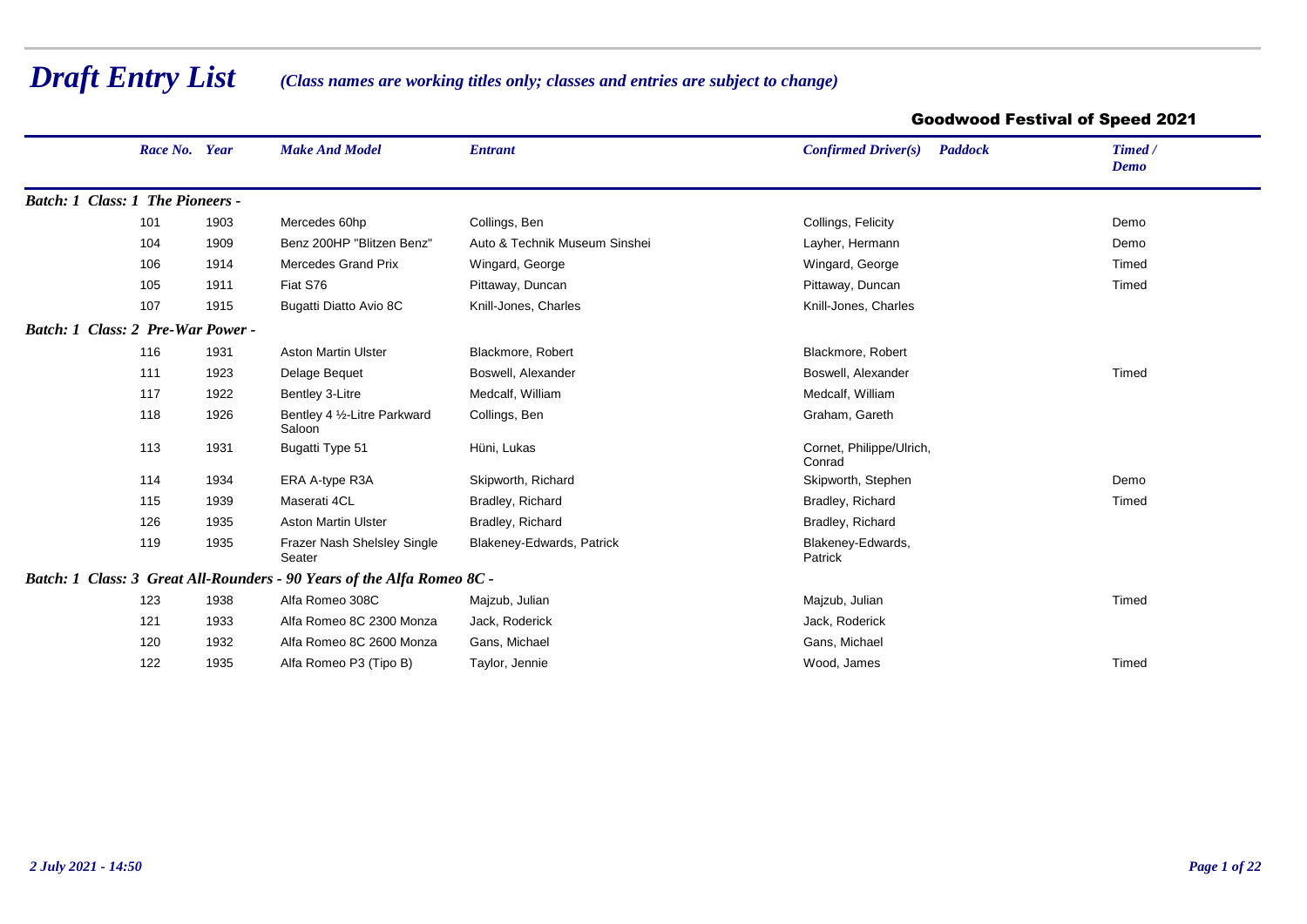|                                                   | Race No. Year |      | <b>Make And Model</b>                                     | <b>Entrant</b>                  | <b>Confirmed Driver(s)</b><br><b>Paddock</b> | Timed /<br>Demo |
|---------------------------------------------------|---------------|------|-----------------------------------------------------------|---------------------------------|----------------------------------------------|-----------------|
| <b>Batch: 1 Class: 4 Early Endurance Racers -</b> |               |      |                                                           |                                 |                                              |                 |
|                                                   | 144           | 1955 | HWM-Jaguar                                                | Fisken, Gregor                  | Fisken, Gregor                               |                 |
|                                                   | 722           | 1955 | Mercedes-Benz 300SLR                                      | Mercedes-Benz Classic           | Static Display,                              |                 |
|                                                   | 130           | 1950 | Ferrari 166 MM Barchetta                                  | Mason-Styrron, Mr & Mrs         | Mason-Styrron, Sally                         | Timed           |
|                                                   | 143           | 1968 | Porsche 911 T/R                                           | Basel, Philip                   | Basil, Philip                                |                 |
|                                                   | 142           | 1964 | Porsche 904 Carrera GTS                                   | Basil, Philip                   | Basil, Philip                                |                 |
|                                                   | 133           | 1958 | Porsche 718 RSK                                           | Westerman, Robert               | Prill, Andy/Turner,<br>James                 |                 |
|                                                   | 141           | 1955 | Porsche 550 Spyder                                        | Becker, Rainer                  | Becker, Rainer                               |                 |
|                                                   | 134           | 1958 | <b>Aston Martin DBR1</b>                                  | Beecroft, Adrian                | Beecroft, Adrian                             |                 |
|                                                   | 138           | 1964 | Cooper-Ford T61 'King Cobra'                              | Schorsch, Nicholas              | Donohue, David                               |                 |
|                                                   | 131           | 1952 | Jaguar C-type                                             | Ziegler, Stefan                 | Keith-Lucas, Chris                           | Demo            |
|                                                   | 132           | 1955 | Jaguar D-type                                             | <b>FICA FRIO LTD</b>            | Pearson, Gary                                | Timed           |
|                                                   | 135           | 1961 | Jaguar E-type                                             | Vestey, Paul                    | Ballard, Michael                             | Demo            |
|                                                   | 140           | 1962 | Jaguar E-type 'Egal'                                      | Lynn, Shaun                     | Keith-Lucas,<br>Chris/Lynn, Shaun            |                 |
|                                                   | 137           | 1963 | Cheetah-Chevrolet                                         | Pittaway, Duncan                | Pittaway, Duncan                             | Timed           |
|                                                   | 136           | 1962 | Ferrari 250 GT SWB 'Breadvan'                             | Halusa, Niklas                  | Pirro, Emanuele                              | Timed           |
|                                                   | 139           | 1966 | Alfa Romeo TZ2                                            | Kidston, Simon                  | Kidston, Simon                               | Demo            |
| Batch: 1 Class: 5 110 Years of the Indy 500 -     |               |      |                                                           |                                 |                                              |                 |
|                                                   | 148           | 1965 | Lotus 38                                                  | Classic Team Lotus Ltd          |                                              |                 |
|                                                   | 150           | 1989 | March-Porsche 89P                                         | Porsche Museum GOH              | Static Display,                              |                 |
|                                                   | 149           | 1966 | Lola-Ford T90 'Bowes Seal Fast Birrane Family<br>Special' |                                 | Beatty, Ian                                  |                 |
|                                                   | 146           | 1954 | Kurtis Kraft-Offenhauser                                  | Owen, Geraint                   | Owen, Geraint                                | Timed           |
|                                                   | 145           | 1950 | Kurtis Kraft-Offenhauser<br>'Belanger Special'            | Indianapolis Motor Speedway, Ha | TBC,                                         | Demo            |
|                                                   | 147           | 1952 | Ferrari 375 'Grant Piston Ring<br>Special <sup>®</sup>    | The Louwman Museum              | Louwman, Quirina                             | Demo            |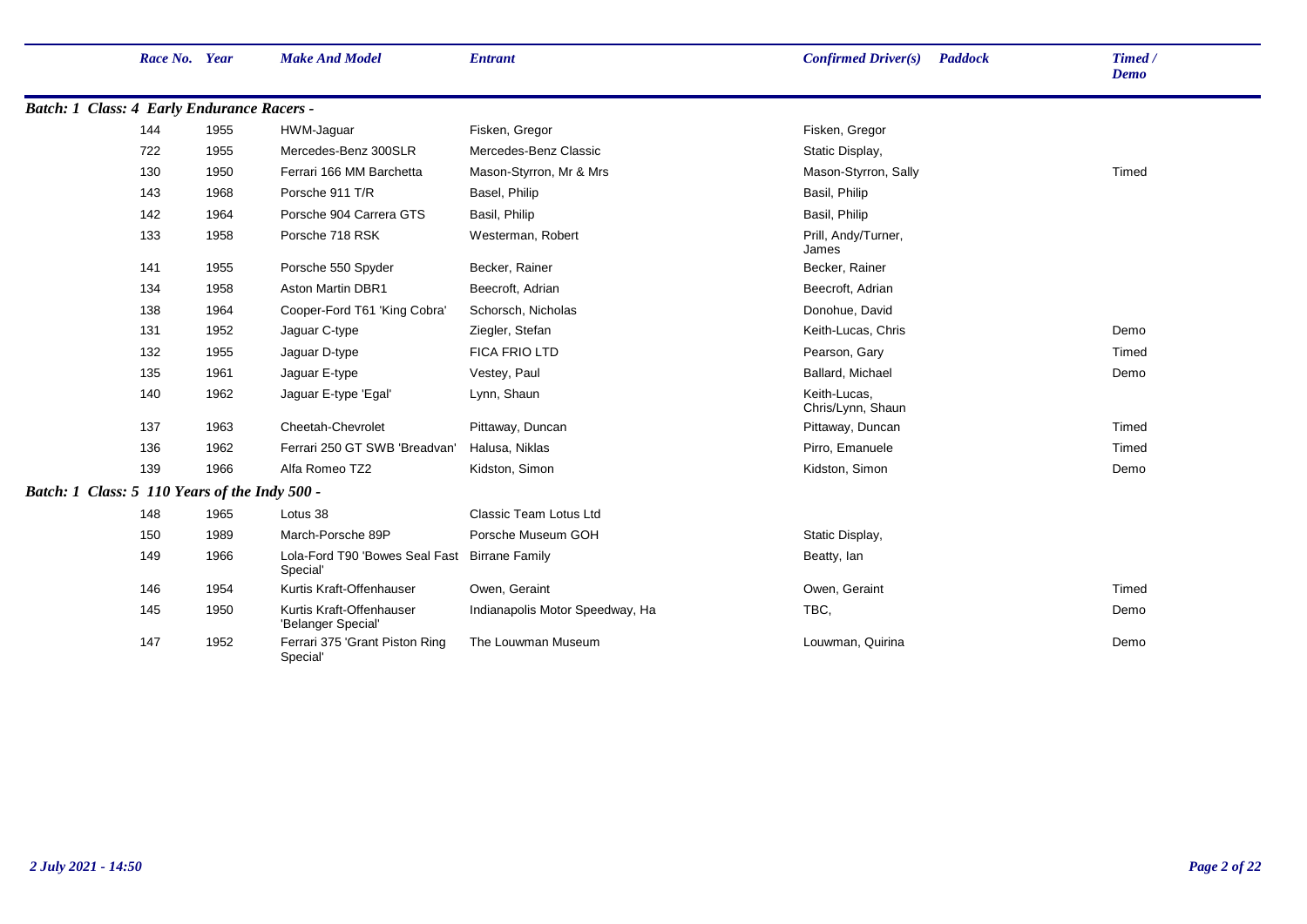| Race No. Year                  |      | <b>Make And Model</b>    | <b>Entrant</b>         | Confirmed Driver(s) | <b>Paddock</b> | Timed /     |
|--------------------------------|------|--------------------------|------------------------|---------------------|----------------|-------------|
|                                |      |                          |                        |                     |                | <b>Demo</b> |
| Batch: 2 Class: 6 Driftkhana - |      |                          |                        |                     |                |             |
| 213                            | 2020 | Subaru Impreza WRX       | Subaru USA             | Pastrana, Travis    |                | Timed       |
| 212                            | 2020 | Ford Mustang Mach-E 1400 | Ford Motor Company Ltd | Westbrook, Richard  |                | Timed       |
| 210                            | 2017 | Nissan GT-R              | Biagioni, Steve        | Biagioni, Steve     |                |             |
| 203                            | 1994 | Nissan Silvia S13 200SX  | Barclay, George        | Barclay, George     |                |             |
| 208                            | 2013 | Toyota GT86              | Smith, Paul            | Smith, Paul         |                |             |
| 207                            | 2008 | <b>BMW E92 M3</b>        | Deane, James           | Deane, James        | CATHEDRAL      |             |
| 204                            | 1996 | Nissan Skyline R33 GT-R  | Whittock, Tessa        | Whittock, Tessa     |                |             |
| 202                            | 1992 | Nissan Skyline R32 GT-R  | Richards, Martin       | Richards, Martin    |                |             |
| 206                            | 2001 | Nissan Silvia S15        | Quinn, Kevin           | Quinn, Kevin        |                |             |
| 201                            | 1968 | Dodge Charger LS6        | Claudin, Alexandre     | Claudin, Alexandre  |                |             |
| 211                            | 2004 | Nissan 350Z              | Phillips, Ian          | Phillips, Ian       |                |             |
| 205                            | 1997 | Nissan 200sx S14         | Hildebrand, Axel       | Hildebrand, Axel    |                |             |
| Batch: 2 Class: 7 NASCAR -     |      |                          |                        |                     |                |             |
| 219                            | 2019 | <b>Chevrolet Camaro</b>  | Tetley, Jack           | Tetley, Jack        | CATHEDRAL      | Timed       |
| 218                            | 2017 | Ford Mustang             | Pannell, Ross          | Pannell, Ross       | CATHEDRAL      |             |
| 216                            | 2007 | Dodge Avenger            | Pannell, Ross          | Pannell, Ross       | CATHEDRAL      | Demo        |
| 217                            | 2007 | Ford Fusion              | Chalkly, Simon         | Chalkly, Simon      | CATHEDRAL      |             |
| 215                            | 1963 | Ford Galaxie 500         | Breslow, John          | Breslow, John       | CATHEDRAL      |             |
|                                |      |                          |                        |                     |                |             |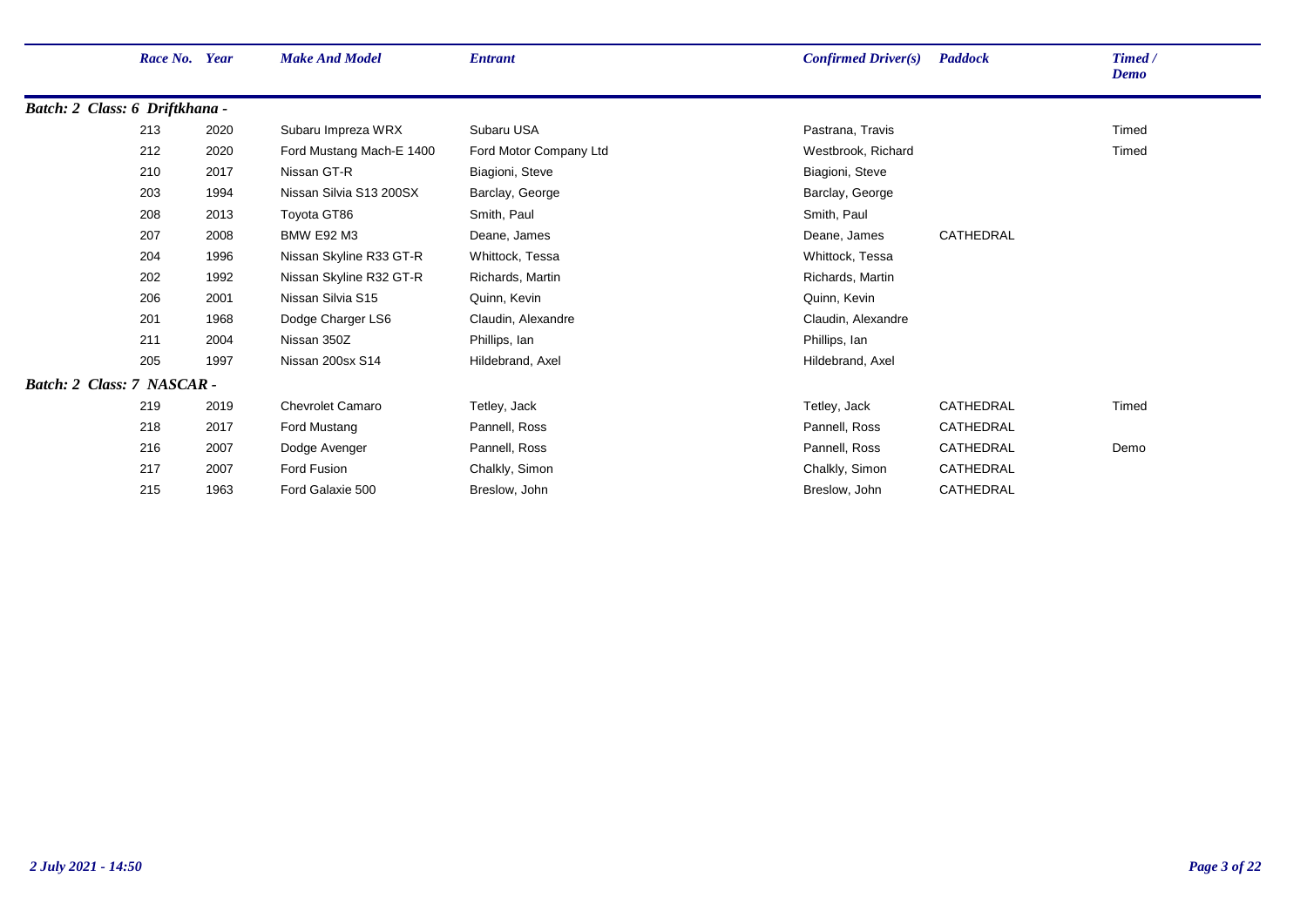|                                    | Race No. Year |      | <b>Make And Model</b>                   | <b>Entrant</b>            | Confirmed Driver(s)                        | <b>Paddock</b> | Timed /<br><b>Demo</b> |
|------------------------------------|---------------|------|-----------------------------------------|---------------------------|--------------------------------------------|----------------|------------------------|
| Batch: 2 Class: 8 Tin Top Titans - |               |      |                                         |                           |                                            |                |                        |
|                                    | 224           | 1961 | Jaguar Mk2                              | Williams, Anthony         | Williams, Grant                            |                |                        |
|                                    | 227           | 1971 | Hillman Imp                             | Bevan, Jonathan           | Bevan, Jonathan                            | CATHEDRAL      | Demo                   |
|                                    | 230           | 1975 | Chevrolet Camaro Z28 Group 2            | Garrett, Nigel            | Garrett, Nigel/Graham, CATHEDRAL<br>Stuart |                | Demo                   |
|                                    | 231           | 1978 | Mini 1275 GT (PATRICK<br>MOTORSPORT)    | Swiftune                  | Swift, Nick                                | CATHEDRAL      | Timed                  |
|                                    | 232           | 1983 | Rover SD1 Vitesse (HEPOLITE)            | Clarke, Ken               | Clarke, Ken                                | CATHEDRAL      | Timed                  |
|                                    | 233           | 1989 | Ford Sierra Cosworth RS500<br>(KALIBER) | Thomas, Julian            | Thomas, Julian                             | CATHEDRAL      | Timed                  |
|                                    | 236           | 1994 | Alfa Romeo 155                          | Andrew, Tom               | Andrew, Tom                                | CATHEDRAL      | Timed                  |
|                                    | 239           | 1999 | Renault Laguna                          | Jones, Mark               | Jones, Mark                                | CATHEDRAL      | Timed                  |
|                                    | 241           | 2020 | <b>Toyota Corolla BTCC</b>              | Speedworks Motorsport     | Butcher, Rory/Smelt,<br>Sam                | CATHEDRAL      | Timed                  |
|                                    | 242           | 2022 | Toyota Corolla BTCC Hybrid              | Speedworks Motorsport     | Cole, James                                | CATHEDRAL      | Demo                   |
|                                    | 225           | 1961 | Chevrolet Impala SS                     | Foster, Ed                | Padmore, Nicholas                          | CATHEDRAL      |                        |
|                                    | 226           | 1967 | Chevrolet Camaro Z28                    | Thistlethwayte, Alex      | Thistlethwayte, Alex                       |                |                        |
|                                    | 228           | 1972 | Ford Capri RS2600                       | Dance, Andrew             | Dance, Andrew                              |                | Demo                   |
|                                    | 229           | 1981 | Rover 3500 SD1                          | Blakeney-Edwards, Patrick | Blakeney-Edwards,<br>Patrick/Hancock, Sam  |                | Timed                  |
|                                    | 237           | 1995 | <b>BMW 320 STW</b>                      | Holme, Matthew            | Holme.<br>Matthew/Jordan,<br>Andrew        |                | Timed                  |
|                                    | 238           | 1997 | Audi A4 Quattro                         | Pearson, John             | Pirro, Emanuele                            |                | Timed                  |
|                                    | 235           | 1990 | Nissan Skyline GT-R R32 (HKS)           | Wood, Ric                 | Hill, Jake/Wood, Ric                       | CATHEDRAL      |                        |
|                                    | 240           | 2011 | <b>Holden Commodore</b>                 | Wood, Ric                 | Wood, Ric                                  | CATHEDRAL      |                        |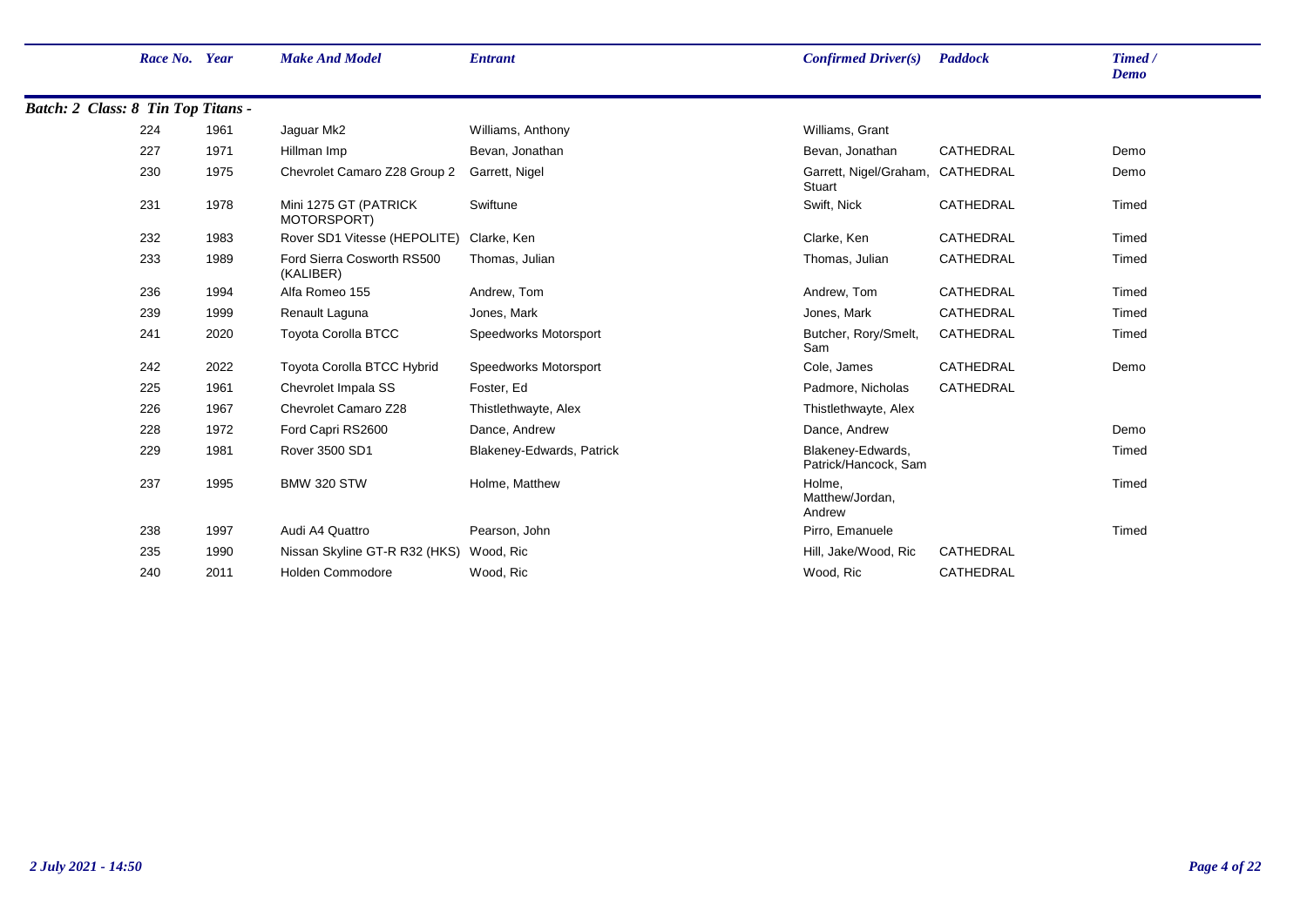|                                         | Race No. | Year | <b>Make And Model</b>              | <b>Entrant</b>    | <b>Paddock</b><br>Confirmed Driver(s) | Timed /<br>Demo |
|-----------------------------------------|----------|------|------------------------------------|-------------------|---------------------------------------|-----------------|
| Batch: 2 Class: 9 Ultimate Rally Cars - |          |      |                                    |                   |                                       |                 |
|                                         | 253      | 1997 | Ford Escort Cosworth               | Jarvis, Nick      | Jarvis, Nick                          | Timed           |
|                                         | 248      | 2003 | Subaru Impreza WRC                 | Rockingham, Steve |                                       |                 |
|                                         | 249      | 1988 | Peugeot 405 T16 GR 'Pikes<br>Peak' | Garvey, Enda      |                                       |                 |
|                                         | 251      | 1986 | Ford RS200                         | Maynard, Terry    | Maynard, Terry                        |                 |
|                                         | 250      | 1985 | Audi Sport Quattro S1 E2           | Kedward, David    | Kedward,<br>David/Kedward, Lee        | Demo            |
|                                         | 257      | 2009 | Ford Fiesta Pikes Peak             | Gwynne, Ian       | Gwynne, Ian                           | Timed           |
|                                         | 254      | 2000 | Peugeot 206 WRC                    | Turner, Mark      | Turner, Mark                          | Demo            |
|                                         | 247      | 2000 | Subaru Impreza WRC                 | Turner, Mark      |                                       |                 |
|                                         | 252      | 1994 | Citroen ZX Rallye Raid             | Girardo, Max      | Girardo, Max/Willis,<br>Marcus        |                 |
|                                         | 256      | 2008 | Citroen C4 WRC                     | Girardo, Max      | Girardo, Max/Willis,<br>Marcus        |                 |
|                                         | 255      | 2000 | Subaru Impreza WRC                 | Girardo, Max      |                                       |                 |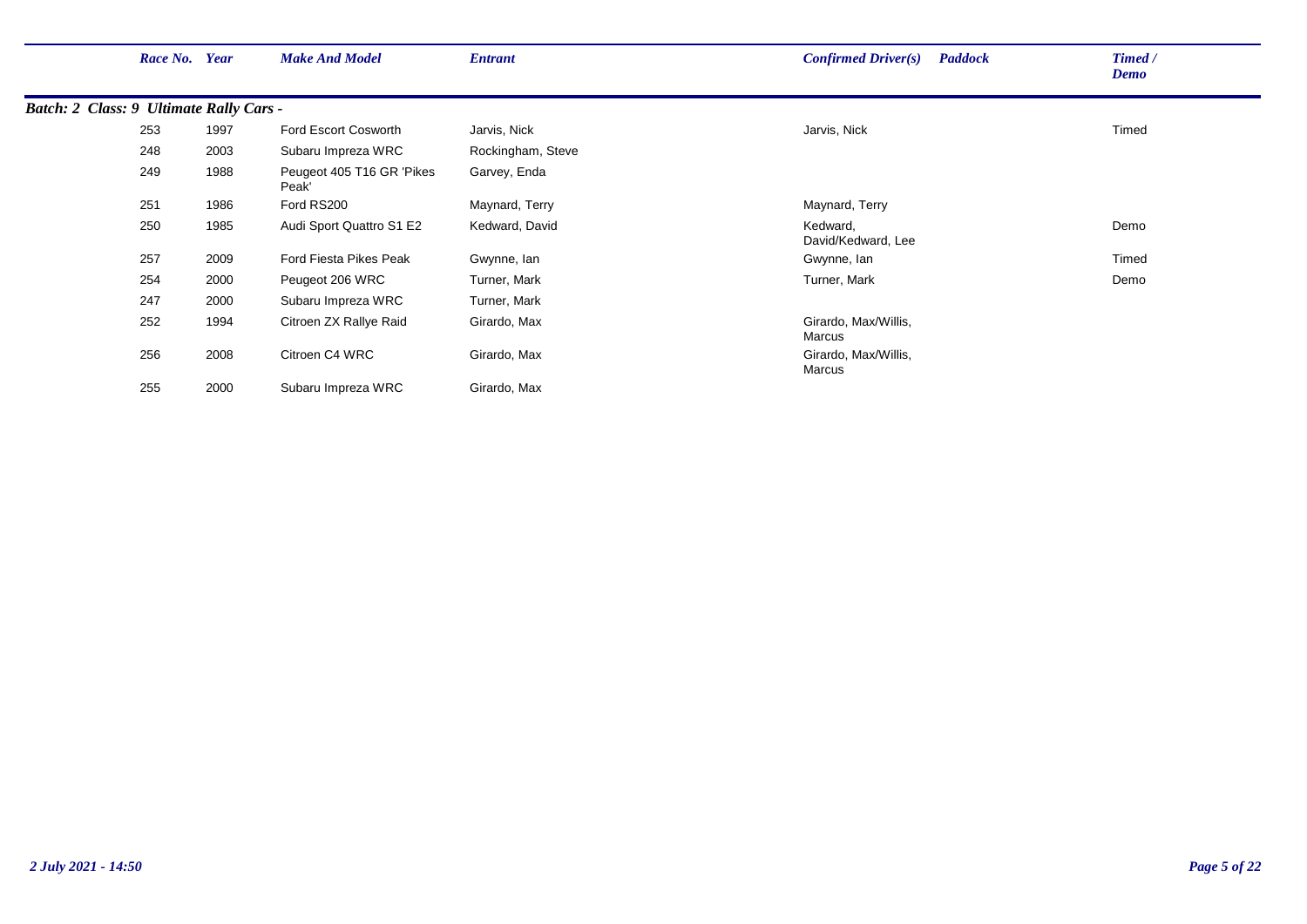| Race No. Year  |      | <b>Make And Model</b>                                 | <b>Entrant</b>                | <b>Confirmed Driver(s)</b>     | <b>Paddock</b> | Timed /<br>Demo |
|----------------|------|-------------------------------------------------------|-------------------------------|--------------------------------|----------------|-----------------|
|                |      | Batch: 3 Class: 10 110 Years of the Mountain Course - |                               |                                |                |                 |
| $\overline{2}$ | 1911 | Humber                                                | Sammy Miller Motorcycle Museu | Static Display,                |                |                 |
| $\mathbf{3}$   | 1926 | Velocette Model K                                     | National Motorcycle Museum    | Hewing, James/Wall,<br>Wesley  |                |                 |
| 6              | 1939 | Velocette KTT MkVII                                   | Barrett, Andy                 |                                |                |                 |
| 10             | 1957 | Gilera 500 Quattro                                    | Sammy Miller Motorcycle Museu | Miller, Sammy                  |                |                 |
| 12             | 1965 | MV Agusta 500                                         | Wright, Jason                 | Agostini, Giacomo              |                |                 |
| 14             | 1966 | Honda RC181                                           | Sammy Miller Motorcycle Museu | Cathcart, Alan                 |                |                 |
| 18             | 1982 | Suzuki XR69                                           | Grant, Mick                   |                                |                |                 |
| 19             | 1987 | Honda 'Gemini' RS250                                  | Child, Adam                   |                                |                |                 |
| 29             | 2003 | Triumph Daytona Valmoto                               | National Motorcycle Museum    | Hewing, James/Wall,<br>Wesley  |                |                 |
| $\mathbf 0$    | 2010 | Honda CBR1000RR                                       | Tinmouth, Jenny               | Tinmouth, Jenny                |                |                 |
| 33             | 2014 | Mugen Shinden Go                                      | McGuinness, John              |                                |                |                 |
| $\pmb{0}$      | 2021 | LCR Yamaha R6                                         | 7in7                          | Currie, Craig/Sharp,<br>Justin |                |                 |
| $\mathbf{1}$   | 1907 | Norton 6hp Twin                                       | National Motorcycle Museum    | Hewing, James/Wall,<br>Wesley  |                |                 |
| 20             | 1992 | Norton NRS 'White Charger'                            | National Motorcycle Museum    | Hewing, James/Wall,<br>Wesley  |                |                 |
| $\overline{4}$ | 1932 | Rudge 500cc                                           | Farrall, Mike                 | Farrall, Mike                  |                |                 |
| 5              | 1935 | Norton Works                                          | Bain, Geoff                   | Bain, lan                      |                |                 |
| $\overline{7}$ | 1951 | Vincent Black Shadow                                  | Smith, Graham                 | Smith, Graham                  |                |                 |
| 9              | 1957 | Gilera 4-Cylinder                                     | Jones, Mike                   | Jones, Mike                    |                |                 |
| 11             | 1959 | Norton Manx 500                                       | Jones, Mike                   | Jones,<br>Mike/Wedgwood, Chris |                |                 |
| 15             | 1975 | Kawasaki KR750                                        | Wilson, Alex                  | Wilson, Chris                  |                |                 |
| 16             | 1976 | Yamaha RD250                                          | Wilson, Chris                 | Mortimer, Chas                 |                |                 |
| 17             | 1978 | Ducati 900SS TT                                       | Winder, Ronald                | Walker, Chris                  |                |                 |
| 38             | 2021 | BMW M1000RR                                           | Gardner, Alan                 | Hillier, James                 |                |                 |
| 40             | 2021 | Honda CBR600                                          | Dunlop, Michael               | Dunlop, Michael                |                |                 |
| 35             | 2018 | <b>BMW S1000RR</b>                                    | Wood, Kevin                   | Wood, Kevin                    |                |                 |
| 39             | 2021 | BMW M1000RR (FHO Racing)                              | Hill, Tommy                   | Hill, Tommy                    |                |                 |
| 30             | 2007 | Honda CBR1000RR                                       | McGuinness, John              | McGuinness, John               |                |                 |
| 34             | 2016 | Honda RC213V                                          | Padgetts Racing               | Cummins, Conor                 |                |                 |
| 37             | 2020 | Kawasaki ZX-10RR                                      | McGuinness, John              |                                |                |                 |
| 26             | 1999 | Honda TSR250                                          | McGuinness, John              |                                |                |                 |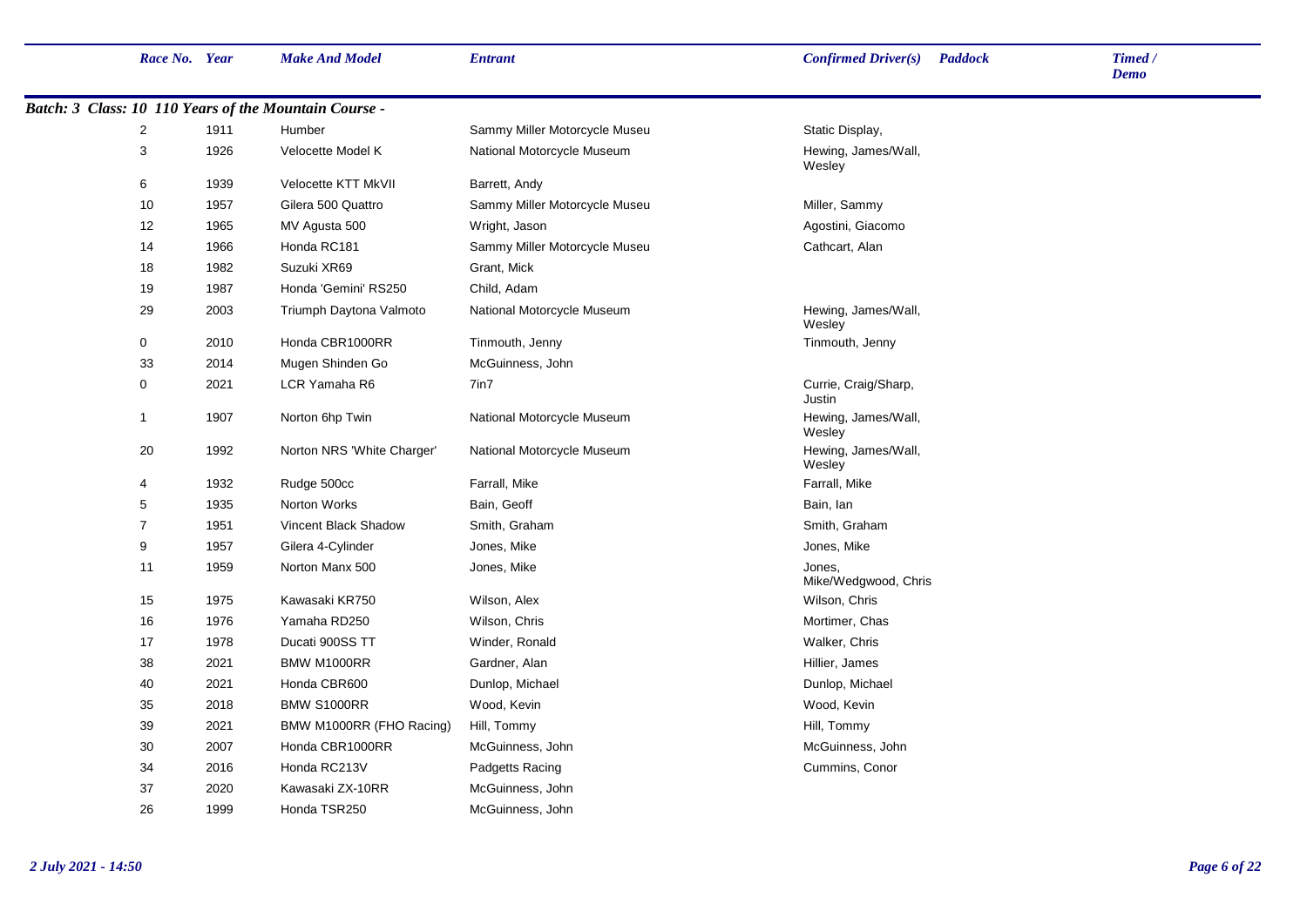|                                                      | Race No. Year |      | <b>Make And Model</b>                                        | <b>Entrant</b>                | Confirmed Driver(s)<br><b>Paddock</b> | Timed /<br><b>Demo</b> |
|------------------------------------------------------|---------------|------|--------------------------------------------------------------|-------------------------------|---------------------------------------|------------------------|
|                                                      | 32            | 2010 | Honda CBR1000RR                                              | Padgetts Racing               | Anstey, Bruce                         |                        |
|                                                      | 27            | 1999 | Yamaha YZF R1                                                | Milbank, Nigel                | Milbank, Nigel/Milbank,<br>Benjamin   |                        |
|                                                      | 36            | 2019 | LCR-Honda 600                                                | Birchall, Ben                 | Birchall, Ben/Birchall,<br>Tom        |                        |
|                                                      | 31            | 2008 | LCR-Kawasaki F2                                              | Costello, Maria               | Cooke, Vicky/Costello,<br>Maria       |                        |
|                                                      | 25            | 1999 | Honda RC45                                                   | Steels, Barry                 | Moodie, Jim                           |                        |
|                                                      | 28            | 2001 | Honda SP1                                                    | Caddick, Andy                 | Caddick, Andy                         |                        |
|                                                      | 23            | 1995 | Honda CBR600                                                 | Gurr, Ron                     | Duffus, lain                          |                        |
|                                                      | 24            | 1998 | Honda RC45                                                   | Morris, Colin                 | Simpson, Ian                          |                        |
|                                                      | 21            | 1994 | Honda RC45                                                   | Steels, Barry                 | Steels, Barry                         |                        |
|                                                      | 22            | 1994 | Honda RVF750 RC45                                            | Willey, Dennis                | McCallen, Phillip                     |                        |
|                                                      | 8             | 1954 | <b>BMW Rennsport</b>                                         | Sammy Miller Motorcycle Museu | Miller, Sammy                         |                        |
|                                                      |               |      | Batch: 3 Class: 11 50 Years of Suzuki in Grand Prix Racing - |                               |                                       |                        |
|                                                      | 51            | 2020 | Suzuki GSX-RR                                                | Davies, Tim                   | Static Display,                       |                        |
|                                                      | 34            | 1993 | Suzuki RGV500                                                | Taylor, Garry                 | Parrish, Steve                        |                        |
|                                                      | 50            | 2000 | Suzuki RGV500 XR80                                           | Griffith, Steve               | Roberts Jr, Kenny                     |                        |
|                                                      | 47            | 1980 | Suzuki XR34M2                                                | King, lan                     | King, lan                             |                        |
|                                                      | 48            | 1981 | Suzuki XR35                                                  | Everett, Nigel                | Everett, Nigel                        |                        |
|                                                      | 43            | 1975 | Suzuki XR14 RG500                                            | Riches, Chris                 | Riches, Chris                         |                        |
|                                                      | 45            | 1976 | Suzuki XR14 RG500                                            | Jones, Martin                 | Parker, Richard                       |                        |
|                                                      | 44            | 1976 | Suzuki RG500                                                 | Sheene, Freddie               | Sheene, Freddie                       |                        |
|                                                      | 46            | 1977 | Suzuki RG500                                                 | Sheene, Freddie               | Sheene, Freddie                       |                        |
|                                                      | 41            | 1973 | Seeley-Suzuki TR500                                          | Williams, Terence             | Williams, Terence                     |                        |
|                                                      | 42            | 1974 | Suzuki RG500                                                 | Everett, Nigel                | Everett, Nigel/Smart,<br>Paul         |                        |
| Batch: 3 Class: 12 Racing Motorcycles -              |               |      |                                                              |                               |                                       |                        |
|                                                      | 52            | 2020 | BMW F900R                                                    | Griffin, Mattie               |                                       |                        |
|                                                      | $\mathbf 0$   | 2021 | KTM 450 Factory                                              | Sunderland, Sam               | Sunderland, Sam                       |                        |
| Batch: 3 Class: 14 Great All-Rounders - Jacky Ickx - |               |      |                                                              |                               |                                       |                        |
|                                                      | 346           | 1984 | Porsche 911 SC/RS                                            | Cowdray, Michael              | Maton, Nick                           |                        |
|                                                      | 343           | 1973 | BMW 3.0 CSL 'Batmobile'                                      | Elliott, Alex                 | Elliott, Alex                         | Demo                   |
|                                                      | 342           | 1969 | Brabham-Cosworth BT26A                                       | Rofgo Collection              | Static Display,                       |                        |
|                                                      | 341           | 1967 | Ford-Lotus Cortina                                           | Miles, Jon                    | Miles, Jon                            | Timed                  |
|                                                      | 430           | 1966 | Ford GT40                                                    | Teichman, Peter               | O'Brien, Michael                      |                        |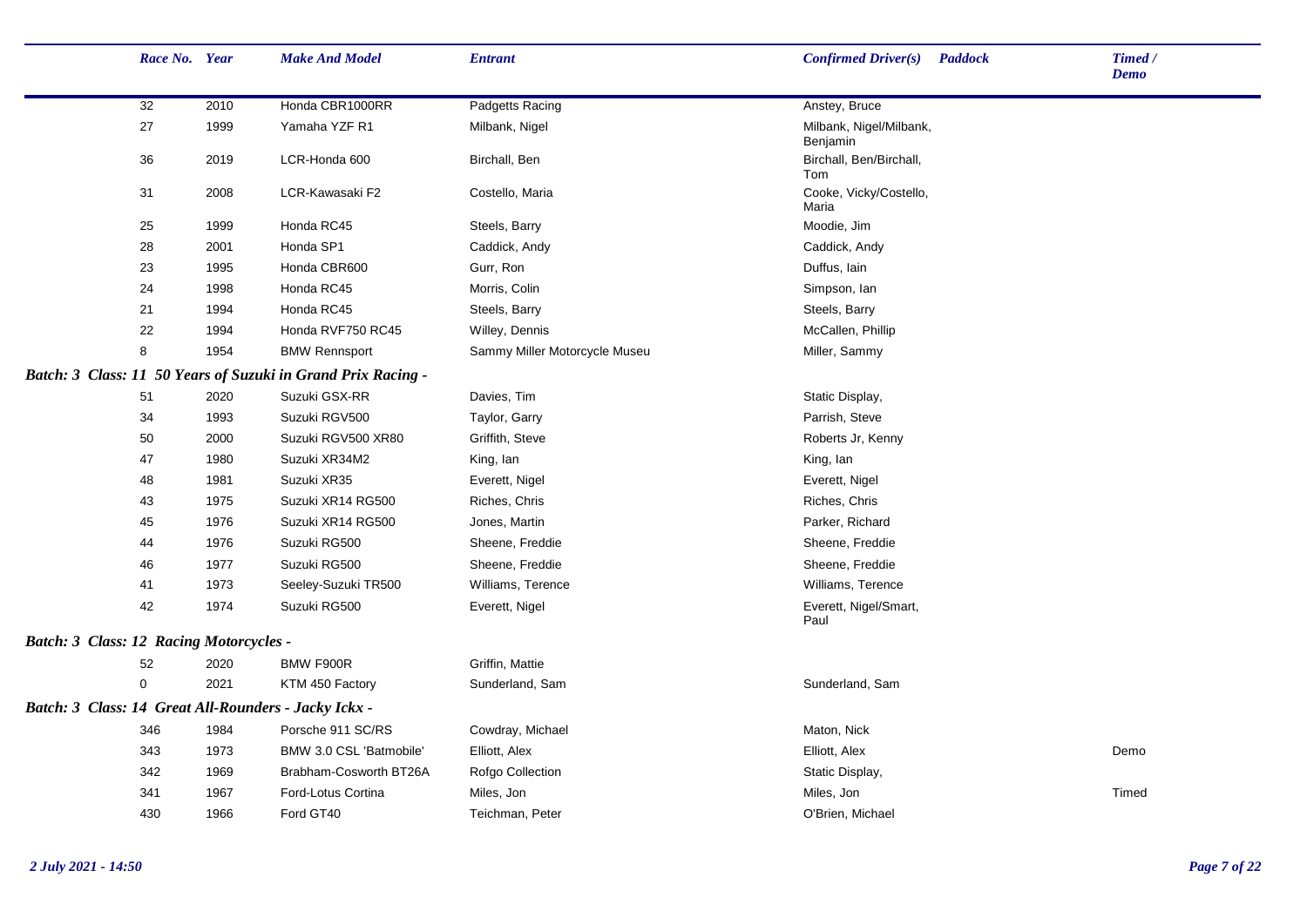| Race No. Year |      | <b>Make And Model</b>                                  | <b>Entrant</b>     | Confirmed Driver(s)<br><b>Paddock</b>                                       | Timed /<br>Demo |
|---------------|------|--------------------------------------------------------|--------------------|-----------------------------------------------------------------------------|-----------------|
|               |      | Batch: 3 Class: 15 Great All-Rounders - Roger Penske - |                    |                                                                             |                 |
| 315           | 1962 | Ferrari 250 GTO                                        | Ten Tenths Ltd     | Andretti, Mario/Mason,<br>Annette/Mason,<br>Nick/Mason-Franchitti,<br>Holly |                 |
| 316           | 1963 | Pontiac Catalina                                       | Penske Racing      | Static Display,                                                             |                 |
| 317           | 1969 | Lola T <sub>152</sub>                                  | Penske Racing      | Static Display,                                                             |                 |
| 318           | 1972 | McLaren M16B                                           | Penske Racing      | Static Display,                                                             |                 |
| 322           | 1975 | Penske PC1                                             | Penske Racing      | Static Display,                                                             |                 |
| 324           | 1982 | Penske Ford PC10                                       | Penske Cars        | Static Display,                                                             |                 |
| 326           | 1990 | Penske-Ilmor PC19                                      | Morgan, Patrick    | Static Display,                                                             |                 |
| 329           | 1994 | Penske-Mercedes PC23                                   | Morgan, Patrick    | Static Display,                                                             |                 |
| 328           | 1994 | Penske-Mercedes PC23                                   | Penske Racing      | Static Display,                                                             |                 |
| 330           | 1997 | Penske-Mercedes PC26                                   | Morgan, Patrick    | Static Display,                                                             |                 |
| 331           | 2006 | Dallara IR-05                                          | Penske Racing      | Static Display,                                                             |                 |
| 334           | 2018 | <b>Dallara Chevrolet</b>                               | Penske Racing      | Static Display,                                                             |                 |
| 332           | 2008 | Dodge Charger NASCAR                                   | Penske Racing      | Static Display,                                                             |                 |
| 335           | 2019 | Ford GT Mustang                                        | Penske Racing      | Farley, Jim                                                                 |                 |
| 333           | 2008 | Porsche RS Spyder                                      | Penske Racing      | Penske, Roger                                                               |                 |
| 319           | 1973 | Porsche 917/30                                         | Porsche Museum GOH | Attwood, Richard/Bell,<br>Derek/Mass, Jochen                                |                 |
| 323           | 1976 | Penske-Ford PC4                                        | Mockett, Doug      | Stretton,<br>Martin/Watson, John                                            |                 |
| 325           | 1989 | Penske-Ilmor PC18                                      | Brown, Zak         | Fittipaldi, Emerson                                                         |                 |
| 327           | 1991 | Penske-Ilmor PC20                                      | Brown, Zak         |                                                                             |                 |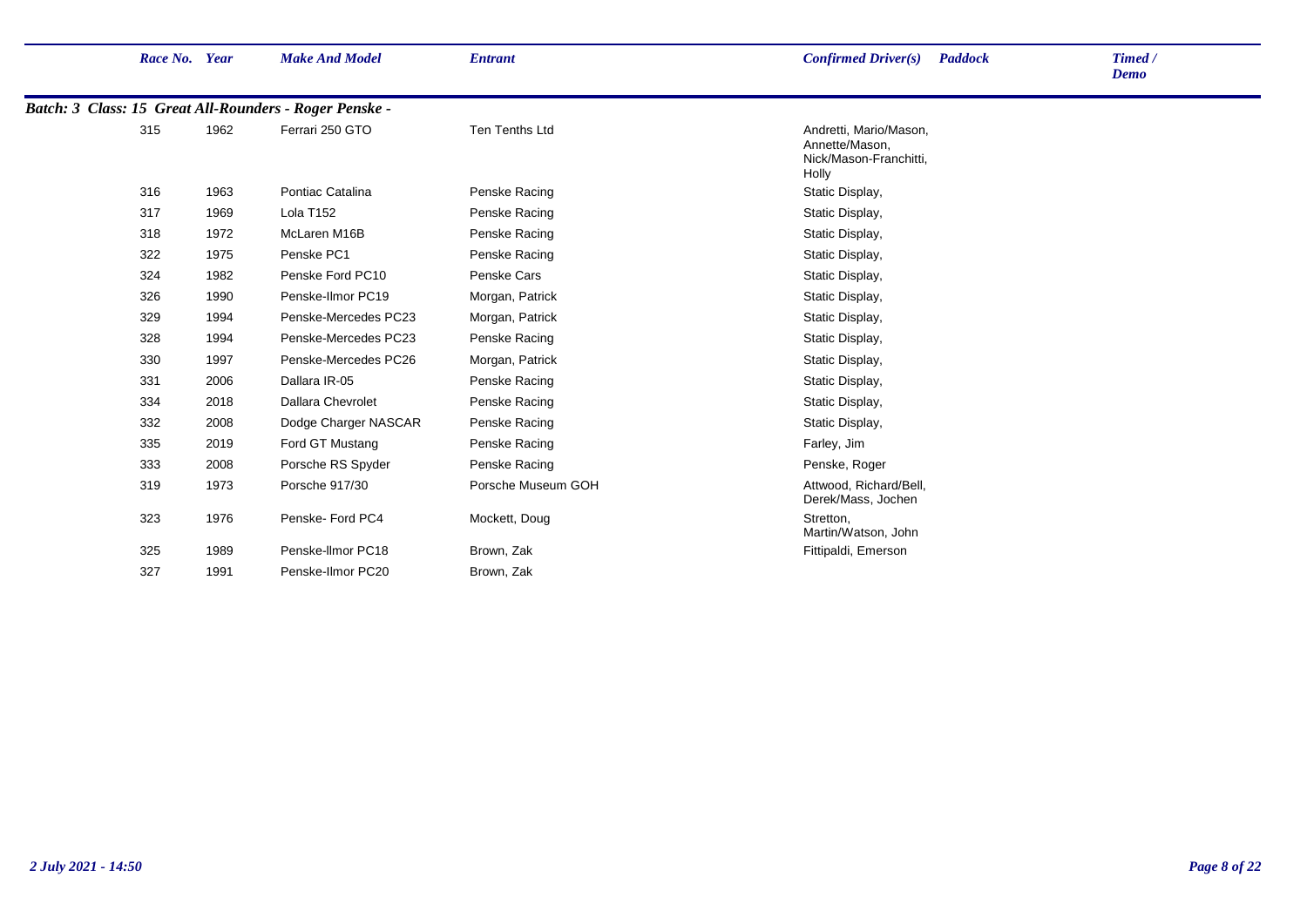| Race No. Year |      | <b>Make And Model</b>                                     | <b>Entrant</b>                | Confirmed Driver(s)<br><b>Paddock</b>     | Timed /<br><b>Demo</b> |
|---------------|------|-----------------------------------------------------------|-------------------------------|-------------------------------------------|------------------------|
|               |      | Batch: 3 Class: 16 Great All-Rounders - Mario Andretti -  |                               |                                           |                        |
| 304           | 1974 | Lola T332                                                 | <b>United Autosports</b>      | Andretti,<br>Mario/Kristensen, Tom        |                        |
| 306           | 1978 | Lotus-Cosworth 79                                         | Brown, Zak                    | Andretti,<br>Mario/Kristensen, Tom        |                        |
| 310           | 1989 | <b>Lola T8700</b>                                         | Brown, Zak                    | Static Display,                           |                        |
| 302           | 1968 | Lotus-Cosworth 49B                                        | Chapman, Magnus               | Andretti,<br>Mario/Fittipaldi,<br>Emerson | Demo                   |
| 305           | 1976 | Lotus 77                                                  | <b>Classic Team Lotus Ltd</b> | Beaumont, Andrew                          |                        |
| 307           | 1981 | Alfa Romeo 179C                                           | Girardo, Max                  | Girardo, Max                              |                        |
| 309           | 1988 | Porsche 962                                               | Overington, Martin            | Overington, Martin                        | Demo                   |
| 308           | 1983 | Porsche 956                                               | Becker, Rainer                | Becker, Rainer                            | Demo                   |
| 303           | 1970 | Ferrari 512S                                              | Ten Tenths Ltd                | Mason, Nick                               |                        |
| 301           | 1965 | Lola-Chevrolet T70 Spyder                                 | Reid, Grant                   | Sinclair, Tony                            | Demo                   |
|               |      | Batch: 4 Class: 17 BRM - 70 Years of Grand Prix History - |                               |                                           |                        |
| 406           | 1970 | <b>BRM P153</b>                                           | Bergel, Jaime                 | Bergel, Jaime                             |                        |
| 405           | 1966 | Lotus-BRM 43                                              | Middlehurst, Philip           | Middlehurst, Andy                         | Demo                   |
| 26            | 1964 | <b>BRM P261</b>                                           | Wareing, Andrew               | Wareing, Andrew                           |                        |
| 403           | 1960 | BRM P48                                                   | Lamplough, Robs               | l'Anson, William                          |                        |
| 402           | 1958 | BRM Type 25                                               | McCabe, Charles               |                                           |                        |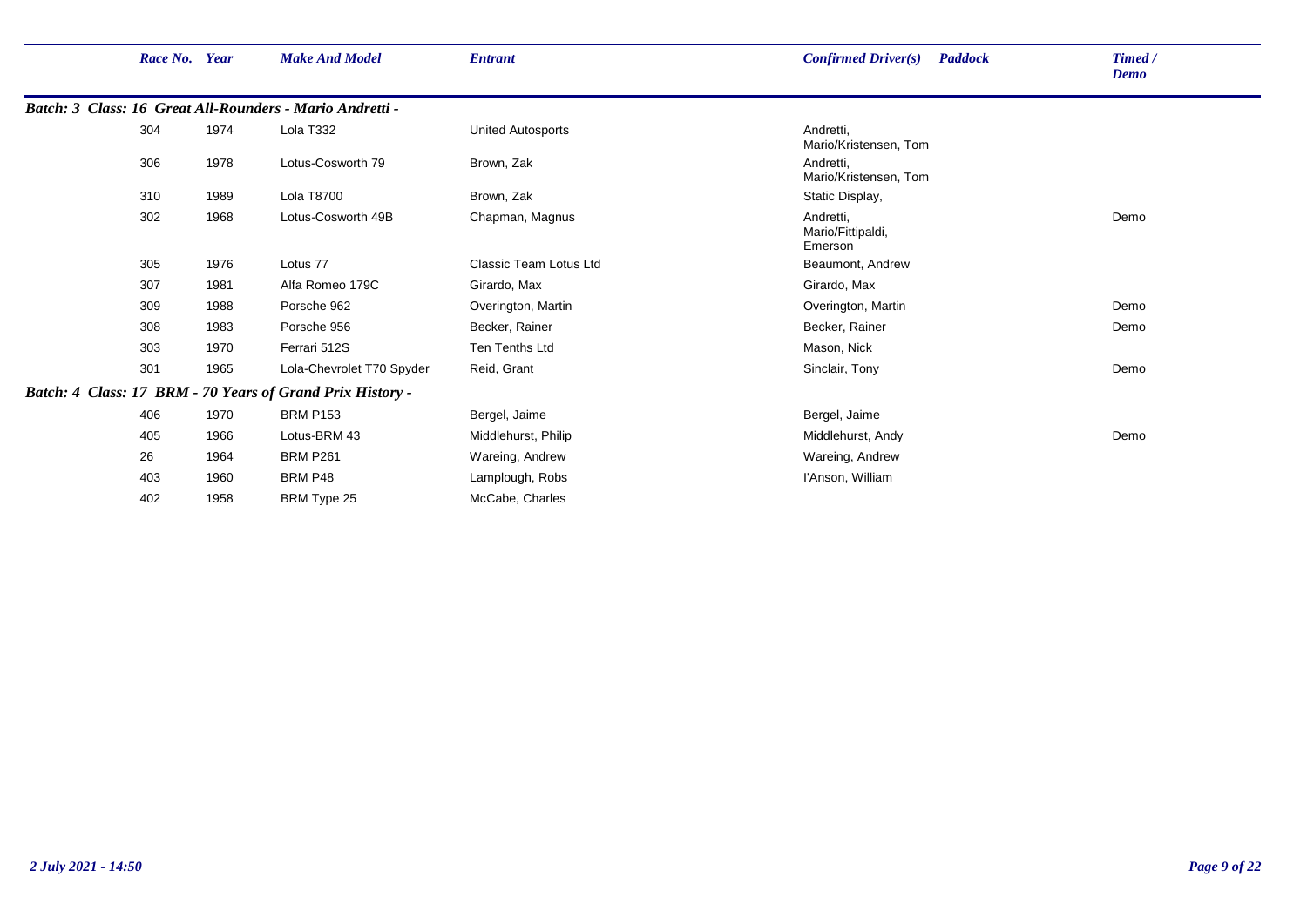|                                        | Race No. Year |      | <b>Make And Model</b>             | <b>Entrant</b>                | Confirmed Driver(s)<br><b>Paddock</b>      | Timed /<br><b>Demo</b> |
|----------------------------------------|---------------|------|-----------------------------------|-------------------------------|--------------------------------------------|------------------------|
| Batch: 4 Class: 18 Grand Prix Greats - |               |      |                                   |                               |                                            |                        |
|                                        | 423           | 1982 | Williams-Cosworth FW08            | Williams F1                   | Button,<br>Jenson/Chandhok,<br>Karun       | Demo                   |
|                                        | 424           | 1986 | Williams-Honda FW11               | <b>Williams Heritage</b>      | Static Display,                            |                        |
|                                        | 429           | 1994 | Williams-Renault FW16B            | <b>Williams Heritage</b>      | Static Display,                            |                        |
|                                        | 431           | 2000 | Williams-BMW FW22                 | Williams F1                   | Static Display,                            |                        |
|                                        | 432           | 2007 | Ferrari F2007                     | Scuderia Ferrari              | Sertang, Marie                             |                        |
|                                        | 433           | 2009 | Ferrari F60                       | Scuderia Ferrari              | Static Display,                            |                        |
|                                        | 435           | 2011 | Red Bull-Renault RB7              | Newey, Adrian                 | Newey, Adrian/Newey,<br>Harry              |                        |
|                                        | 434           | 2011 | <b>Red Bull-Renault RB7</b>       | Red Bull Racing               | Albon, Alexander                           | Demo                   |
|                                        | 436           | 2017 | Ferrari SF70H                     | Scuderia Ferrari              | Gené, Marc                                 |                        |
|                                        | 437           | 2019 | Mercedes-Benz F1 W10 EQ<br>Power+ | Mercedes-AMG Petronas F1 Tea  | Davidson,<br>Anthony/Gutiérrez,<br>Esteban |                        |
|                                        | 439           | 2021 | Tatuus-Alfa Romeo F3 T-318        | W Series                      | Chadwick.<br>Jamie/Hawkins, Jessica        | Timed                  |
|                                        | 441           | 1970 | McLaren M10B                      | Wadsworth, Graham             | Brabham, David                             |                        |
|                                        | 414           | 1961 | Ferrari 156 'sharknose'           | Wright, Jason                 | Wright, Jason                              |                        |
|                                        | 415           | 1961 | Ferrari 156 'Sharknose'           | Wright, Jason                 | Wright, Jason                              |                        |
|                                        | 420           | 1973 | Shadow DN1                        | Allam, Ehab                   | Sergison, Ewen                             | Timed                  |
|                                        | 417           | 1966 | Brabham-Repco BT20                | Underwood, Geoff              | Underwood, Geoff                           | Demo                   |
|                                        | 421           | 1975 | Brabham-Cosworth BT44B            | Gordon Murray Design Ltd      | Franchitti, Marino                         |                        |
|                                        | 422           | 1979 | Fittipaldi-Cosworth F6A/1         | Clark, David                  | Clark, David                               |                        |
|                                        | 425           | 1987 | Arrows A10-3 Megatron             | McLaughlin, Lorina            | McLaughlin, Lorina                         | Timed                  |
|                                        | 428           | 1993 | Williams-Renault FW15C            | Newey, Adrian                 | Static Display,                            |                        |
|                                        | 427           | 1992 | Brabham-Ford BT60B                | Turner, Simon                 | Brabham,<br>David/Griffiths, Miles         |                        |
|                                        | 430           | 2000 | McLaren-Mercedes MP4/15           | West, Alexander               | West, Alexander                            |                        |
|                                        | 440           | 1960 | Lotus-Climax 18                   | Salisbury, Teifion            | Salisbury,<br>Teifion/Thompson,<br>Jeremy  |                        |
|                                        | 416           | 1962 | Lotus-Climax 25                   | Fennell, Nick                 | Fennell, Nick                              | Demo                   |
|                                        | 419           | 1971 | Lotus-Pratt & Whitney 56B         | Classic Team Lotus Ltd        | Chapman, Arthur                            |                        |
|                                        | 418           | 1970 | Lotus-Cosworth 72                 | <b>Classic Team Lotus Ltd</b> | Fittipaldi, Emerson                        | Demo                   |
|                                        | 410           | 1952 | Ferrari 500/625A                  | Boswell, Alexander            | Boswell, Alexander                         | Demo                   |
|                                        | 411           | 1954 | Maserati 250F                     | <b>Private Collection</b>     | Hüni, Lukas                                |                        |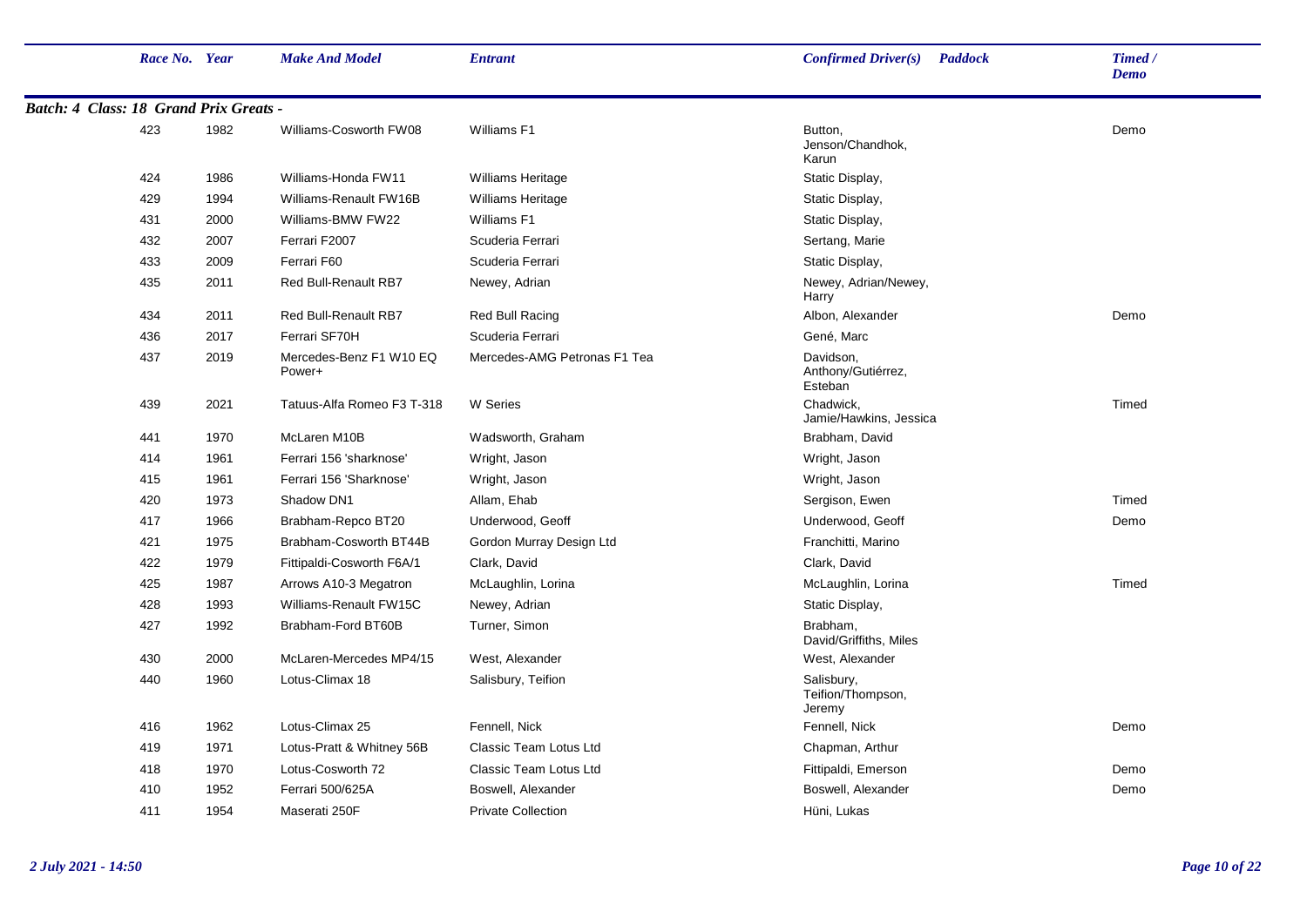|                                                  | Race No. Year |      | <b>Make And Model</b>       | <b>Entrant</b>     | Confirmed Driver(s)<br><b>Paddock</b>                     | Timed /<br>Demo |
|--------------------------------------------------|---------------|------|-----------------------------|--------------------|-----------------------------------------------------------|-----------------|
| Batch: 4 Class: 20 Ayrton Senna -                |               |      |                             |                    |                                                           |                 |
|                                                  | 450           | 1988 | McLaren-Honda MP4/4         | McLaren Racing     | Static Display,                                           |                 |
|                                                  | 451           | 1990 | McLaren-Honda MP4/5B        | McLaren Racing Ltd | Fittipaldi,<br>Emerson/Norris,<br>Lando/Ricciardo, Daniel |                 |
|                                                  | 452           | 1991 | McLaren-Honda MP4/6         | McLaren Racing Ltd | Fittipaldi, Emerson                                       |                 |
| Batch: 4 Class: 21 Tyrrell Racing Organisation - |               |      |                             |                    |                                                           |                 |
|                                                  | 460           | 1983 | Tyrrell-Cosworth 012        | Simmonds, Ian      | Simmonds, lan                                             | Timed           |
|                                                  | 459           | 1976 | <b>Tyrrell-Cosworth P34</b> | Bennet, Colin      | Hanson, James                                             |                 |
|                                                  | 458           | 1974 | Tyrrell-Cosworth 007        | Rofgo Collection   | Static Display,                                           |                 |
|                                                  | 457           | 1973 | Tyrrell-Cosworth 006        | Stewart, Mark      | Stewart, Jackie                                           | Demo            |
|                                                  | 456           | 1971 | Tyrrell-Cosworth 003        | Stewart, Paul      | Newey, Adrian/Stewart,<br>Paul                            | Demo            |
|                                                  | 455           | 1970 | Tyrrell-Cosworth 001        | Tyrrell, Adam      | Tyrrell, Adam                                             | Demo            |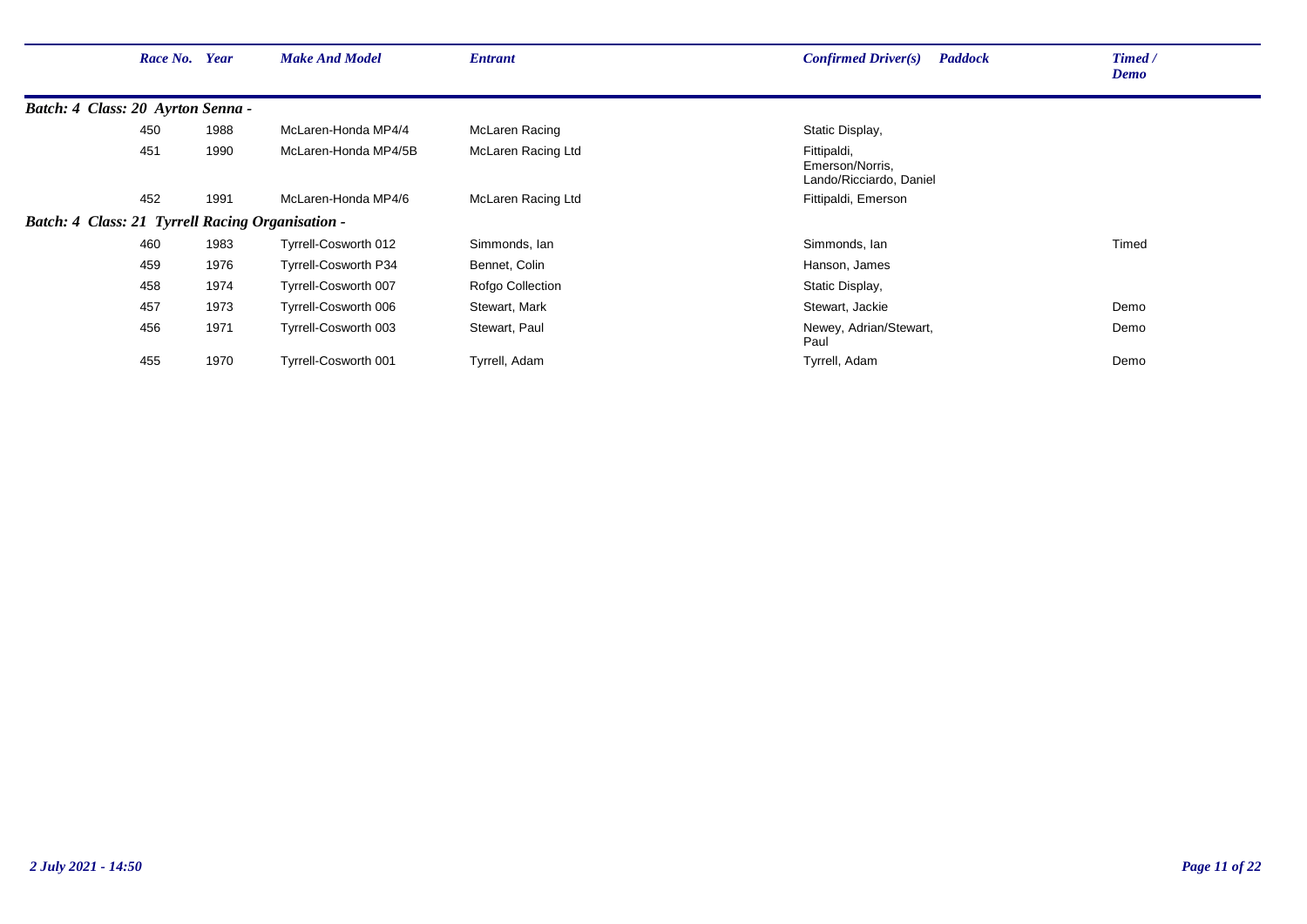|                                    | Race No. Year |      | <b>Make And Model</b>                                         | <b>Entrant</b>                 | Confirmed Driver(s)                                                     | <b>Paddock</b> | Timed /<br><b>Demo</b> |
|------------------------------------|---------------|------|---------------------------------------------------------------|--------------------------------|-------------------------------------------------------------------------|----------------|------------------------|
|                                    |               |      | Batch: 5 Class: 22 Sports Racers - Past, Present and Future - |                                |                                                                         |                |                        |
|                                    | 517           | 1993 | Jaguar XJR12D                                                 | Don Law Racing                 | Law, Justin                                                             |                | Timed                  |
|                                    | 513           | 1989 | Sauber-Mercedes C9                                            | Acheson, Kenny                 | Acheson, Kenny                                                          |                | Timed                  |
|                                    | 512           | 1988 | Spice-Cosworth SE88                                           | Smith, Anthony                 | Smith, Jeremy                                                           |                | Timed                  |
|                                    | 509           | 1979 | Rondeau-Cosworth M379B                                        | Monteverde, Carlos             | Kristensen, Tom                                                         |                | Timed                  |
|                                    | 511           | 1984 | March-Cosworth 84G                                            | William l'Anson Ltd.           | l'Anson, William                                                        |                |                        |
|                                    | 521           | 2020 | <b>Chevrolet Corvette</b>                                     | Verrengia, Joe                 | Schmidt, Sam                                                            |                | Demo                   |
|                                    | 504           | 1972 | IGM T4                                                        | Gordon Murray Design Ltd       | Murray, Gordon                                                          |                |                        |
|                                    | 526           | 2021 | Porsche 911 GT3 Cup (992)                                     | Porsche Cars GB                | King, Harry                                                             |                | Timed                  |
|                                    | 501           | 1969 | Porsche 917K                                                  | Porsche Museum GOH             | Static Display,                                                         |                |                        |
|                                    | 506           | 1978 | Porsche 935/78 'Moby Dick'                                    | Porsche Museum GOH             | Mass, Jochen                                                            |                |                        |
|                                    | 515           | 1992 | Porsche 962C                                                  | Halusa, Martin                 | Boutsen, Thierry                                                        |                | Demo                   |
|                                    | 507           | 1979 | <b>BMW M1 Procar</b>                                          | Ditting, Nikolaus              | Hancock, Sam                                                            |                | Timed                  |
|                                    | 525           | 2021 | <b>McMurtry Automotive GT</b>                                 | <b>McMurtry Automotive</b>     | Bell, Derek/Summers,<br>Alex                                            |                |                        |
|                                    | 520           | 2019 | H24Racing LMPH2G                                              | H <sub>24</sub> Racing         |                                                                         |                | Timed                  |
|                                    | 527           | 2021 | SCG 007 LMH                                                   | Glickenhaus, James             | Dumas,<br>Romain/Macari,<br>Joe/Muldoon,<br>Cecilia/Stretton,<br>Amanda |                | Timed                  |
|                                    | 522           | 2020 | Ferrari 488 GT3 Evo                                           | Red Bull UK                    | Albon, Alexander                                                        |                |                        |
|                                    | 508           | 1979 | Hepworth-Chevrolet GB1                                        | Hepworth, Stephen              | Hepworth, Stephen                                                       |                | Timed                  |
|                                    | 514           | 1991 | Jaguar XJR-15                                                 | Lindsay, Valentine             | Lindsay,<br>Valentine/Lindsay,<br>Orlando/Watson, John                  |                |                        |
|                                    | 518           | 1996 | McLaren F1 GTR                                                | Lanzante Ltd                   | Lanzante, Dean                                                          |                |                        |
|                                    | 528           | 2021 | Praga R1                                                      | PRAGA                          |                                                                         |                |                        |
| Batch: 5 Class: 23 Fondazione Gino |               |      | <b>Macaluso Per L'Auto Storica -</b>                          |                                |                                                                         |                |                        |
|                                    | 537           | 1980 | Lancia Beta Montecarlo Turbo                                  | Fondazione Gino Macaluso Per L | Pirro, Emanuele                                                         | <b>MAIN</b>    |                        |
|                                    | 540           | 1984 | Lancia LC <sub>2</sub>                                        | Fondazione Gino Macaluso Per L |                                                                         | <b>MAIN</b>    |                        |
|                                    | 538           | 1982 | Lancia LC1                                                    | Fondazione Gino Macaluso Per L |                                                                         | <b>MAIN</b>    |                        |
|                                    | 542           | 1992 | Lancia Delta HF integrale                                     | Fondazione Gino Macaluso Per L | Macaluso, Massimo                                                       | <b>MAIN</b>    |                        |
|                                    | 541           | 1986 | Lancia Delta S4                                               | Fondazione Gino Macaluso Per L |                                                                         | <b>MAIN</b>    |                        |
|                                    | 539           | 1983 | Lancia Rallye 037                                             | Fondazione Gino Macaluso Per L |                                                                         | <b>MAIN</b>    |                        |
|                                    | 535           | 1976 | Lancia Stratos                                                | Fondazione Gino Macaluso Per L |                                                                         | <b>MAIN</b>    |                        |
|                                    | 536           | 1979 | Fiat X1/9 'rallye'                                            | Fondazione Gino Macaluso Per L | Macaluso, Monica                                                        | <b>MAIN</b>    |                        |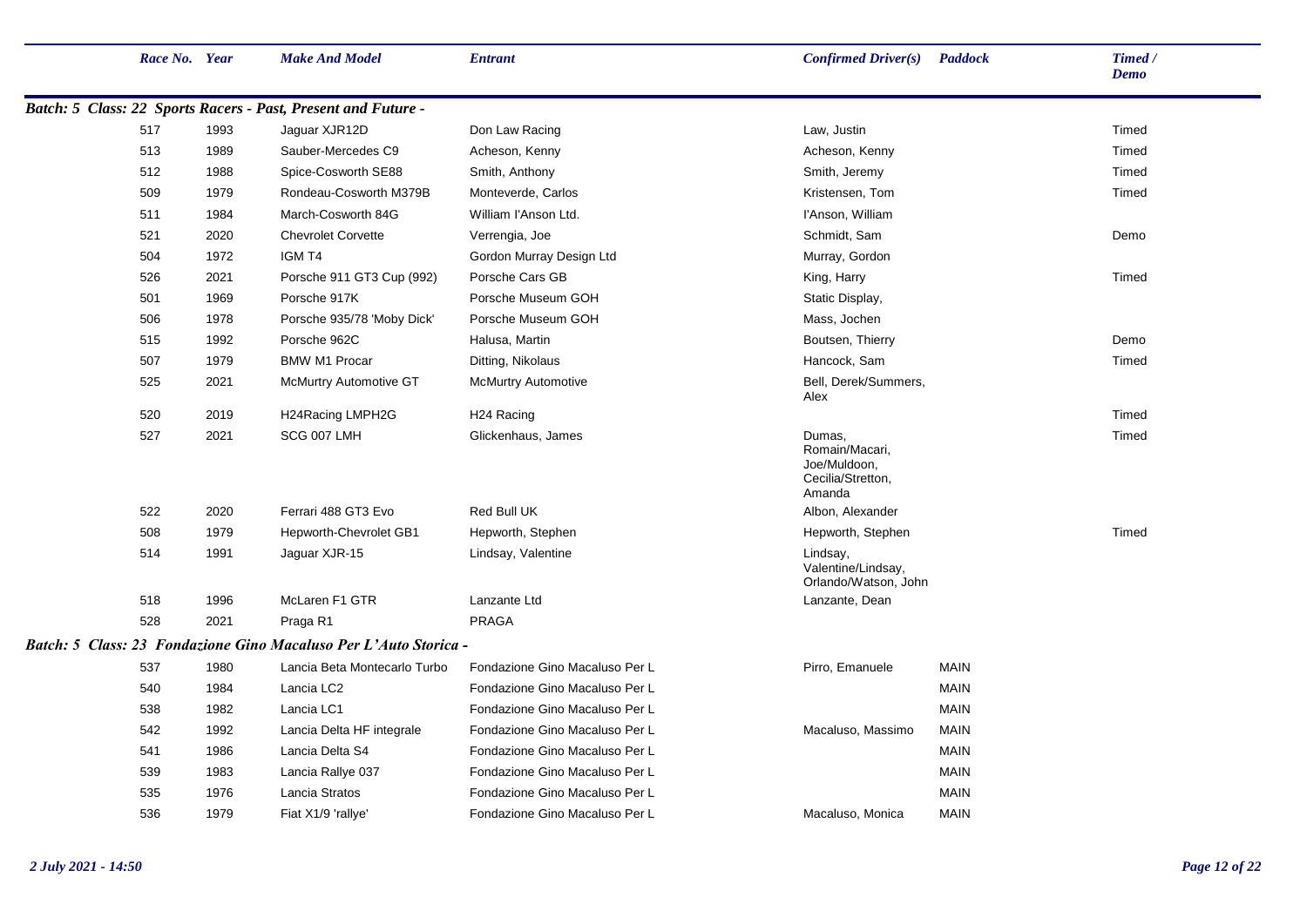| Race No.                                                  | Year | <b>Make And Model</b>    | <b>Entrant</b> | <b>Confirmed Driver(s)</b>       | <b>Paddock</b> | Timed /<br><b>Demo</b> |
|-----------------------------------------------------------|------|--------------------------|----------------|----------------------------------|----------------|------------------------|
| <b>Batch: 5 Class: 24 Great All-Rounders - Prodrive -</b> |      |                          |                |                                  |                |                        |
| 545                                                       | 1979 | Ford Escort RS1800       | Prodrive Ltd   | Richards.<br>David/Vatanen, Ari  | <b>MAIN</b>    |                        |
| 546                                                       | 1986 | MG Metro 6R4             | Prodrive Ltd   | Static Display,                  | MAIN           |                        |
| 547                                                       | 1996 | Subaru Impreza           | Prodrive Ltd   | McRae, Jimmy                     | <b>MAIN</b>    |                        |
| 548                                                       | 1999 | Subaru Impreza WRC '99   | Prodrive Ltd   | Howarth.<br>Paul/Lapworth, David | <b>MAIN</b>    |                        |
| 549                                                       | 2003 | Ford Falcon V8 Supercar  | Prodrive Ltd   | Static Display,                  | MAIN           |                        |
| 550                                                       | 2004 | BAR-Honda 060            | Prodrive Ltd   | Static Display,                  | <b>MAIN</b>    |                        |
| 551                                                       | 2019 | Aston Martin Vantage GTE | Prodrive Ltd   | Sorensen, Marco                  | <b>MAIN</b>    |                        |
| 552                                                       | 2021 | <b>BRX Hunter</b>        | Prodrive Ltd   | Loeb, Sébastien                  | <b>MAIN</b>    |                        |
|                                                           |      |                          |                |                                  |                |                        |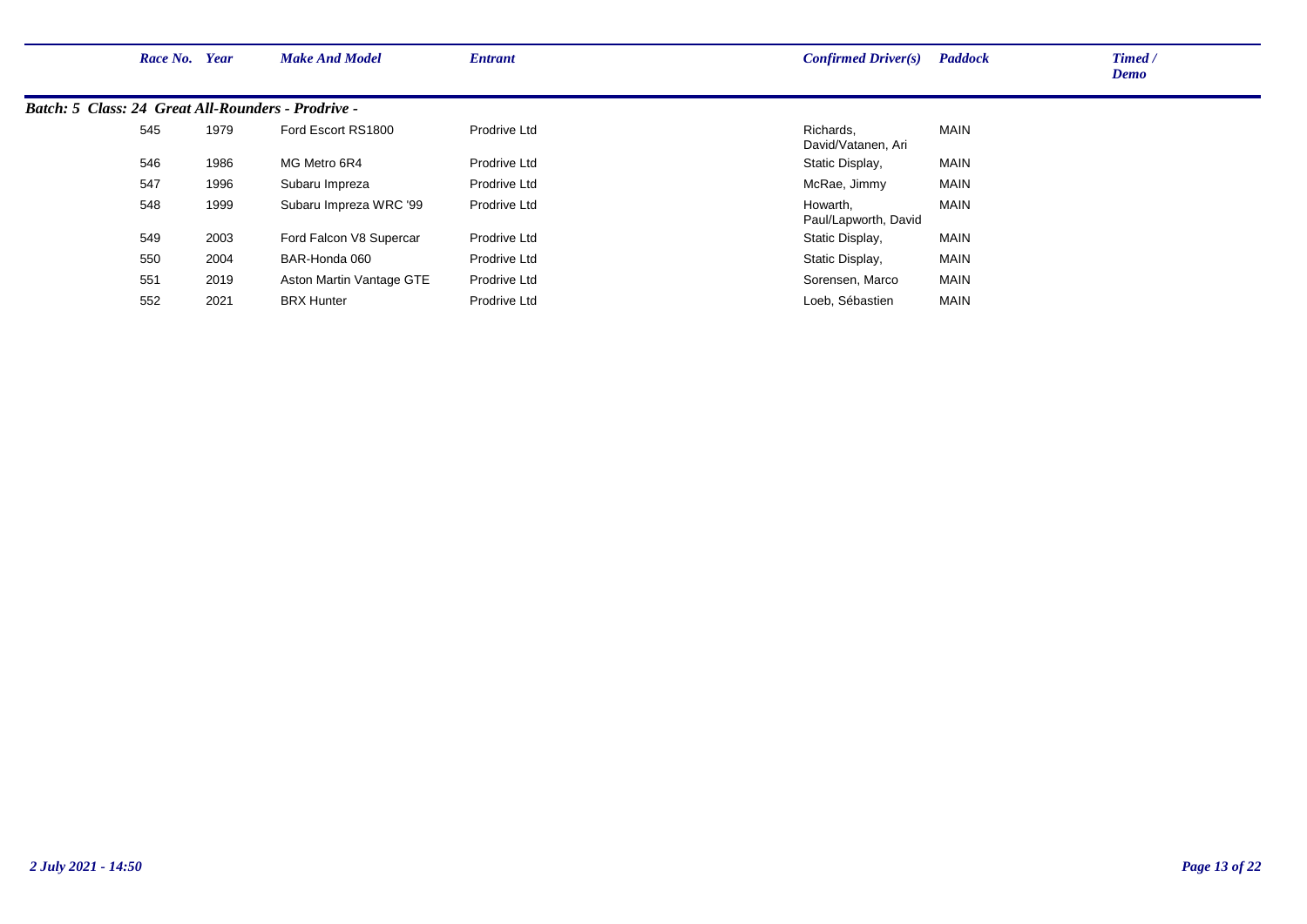| Race No. Year                  |      | <b>Make And Model</b>                   | <b>Entrant</b>          | <b>Confirmed Driver(s)</b> Paddock | Timed /<br><b>Demo</b> |
|--------------------------------|------|-----------------------------------------|-------------------------|------------------------------------|------------------------|
| Batch: 5 Class: 25 Shoot-Out - |      |                                         |                         |                                    |                        |
| 0                              | 1914 | <b>Mercedes Grand Prix</b>              | Wingard, George         | Wingard, George                    |                        |
| 0                              | 1923 | Delage Bequet                           | Boswell, Alexander      | Boswell, Alexander                 |                        |
| 42                             | 1935 | Alfa Romeo P3 (Tipo B)                  | Taylor, Jennie          | Wood, James                        |                        |
| $\mathbf{1}$                   | 1938 | Alfa Romeo 308C                         | Majzub, Julian          | Majzub, Julian                     |                        |
| $\mathbf 0$                    | 1939 | Maserati 4CL                            | Bradley, Richard        | Bradley, Richard                   |                        |
| $\mathbf 0$                    | 1950 | Ferrari 166 MM Barchetta                | Mason-Styrron, Mr & Mrs | Mason-Styrron, Sally               |                        |
| $\mathbf 0$                    | 1954 | Kurtis Kraft-Offenhauser                | Owen, Geraint           | Owen, Geraint                      |                        |
| 0                              | 1955 | Jaguar D-type                           | <b>FICA FRIO LTD</b>    | Pearson, Gary                      |                        |
| 16                             | 1962 | Ferrari 250 GT SWB 'Breadvan'           | Halusa, Niklas          | Pirro, Emanuele                    |                        |
| $\mathbf 0$                    | 1963 | AC Cobra                                | Sleep, Nicholas         | Sleep, Nicholas/Smith,<br>Guy      |                        |
| $\mathbf 0$                    | 1963 | Cheetah-Chevrolet                       | Pittaway, Duncan        | Pittaway, Duncan                   |                        |
| $\mathbf 0$                    | 1967 | Ford-Lotus Cortina                      | Miles, Jon              | Miles, Jon                         |                        |
| $\mathbf 0$                    | 1973 | Shadow DN1                              | Allam, Ehab             | Sergison, Ewen                     |                        |
| $\pmb{0}$                      | 1978 | Mini 1275 GT (PATRICK<br>MOTORSPORT)    | Swiftune                | Swift, Nick                        |                        |
| 0                              | 1979 | <b>BMW M1 Procar</b>                    | Ditting, Nikolaus       | Hancock, Sam                       |                        |
| $\mathbf 0$                    | 1979 | Hepworth-Chevrolet GB1                  | Hepworth, Stephen       | Hepworth, Stephen                  |                        |
| $\pmb{0}$                      | 1979 | Rondeau-Cosworth M379B                  | Monteverde, Carlos      | Kristensen, Tom                    |                        |
| $\mathbf 0$                    | 1983 | Rover SD1 Vitesse (HEPOLITE)            | Clarke, Ken             | Clarke, Ken                        |                        |
| $\mathbf 0$                    | 1983 | Tyrrell-Cosworth 012                    | Simmonds, Ian           | Simmonds, lan                      |                        |
| 0                              | 1987 | Arrows A10-3 Megatron                   | McLaughlin, Lorina      | McLaughlin, Lorina                 |                        |
| $\mathbf 0$                    | 1988 | Spice-Cosworth SE88                     | Smith, Anthony          | Smith, Jeremy                      |                        |
| 0                              | 1989 | Ford Sierra Cosworth RS500<br>(KALIBER) | Thomas, Julian          | Thomas, Julian                     |                        |
| $\mathbf 0$                    | 1989 | Sauber-Mercedes C9                      | Acheson, Kenny          | Acheson, Kenny                     |                        |
| $\mathbf 0$                    | 1993 | Jaguar XJR12D                           | Don Law Racing          | Law, Justin                        |                        |
| 0                              | 1994 | Alfa Romeo 155                          | Andrew, Tom             |                                    |                        |
| 0                              | 1995 | <b>BMW 320 STW</b>                      | Holme, Matthew          | Jordan, Andrew                     |                        |
| $\mathbf 0$                    | 1997 | Audi A4 Quattro                         | Pearson, John           |                                    |                        |
| $\mathbf 0$                    | 1997 | Ford Escort Cosworth                    | Jarvis, Nick            | Jarvis, Nick                       |                        |
| $\mathbf 0$                    | 1999 | Renault Laguna                          | Jones, Mark             | Jones, Mark                        |                        |
| $\mathbf 0$                    | 2009 | <b>Ford Fiesta Pikes Peak</b>           | Gwynne, Ian             | Gwynne, Ian                        |                        |
| $\mathbf 0$                    | 2019 | <b>Chevrolet Camaro</b>                 | Tetley, Jack            | Tetley, Jack                       |                        |
| $\mathbf 0$                    | 2019 | H24Racing LMPH2G                        | H <sub>24</sub> Racing  |                                    |                        |
|                                |      |                                         |                         |                                    |                        |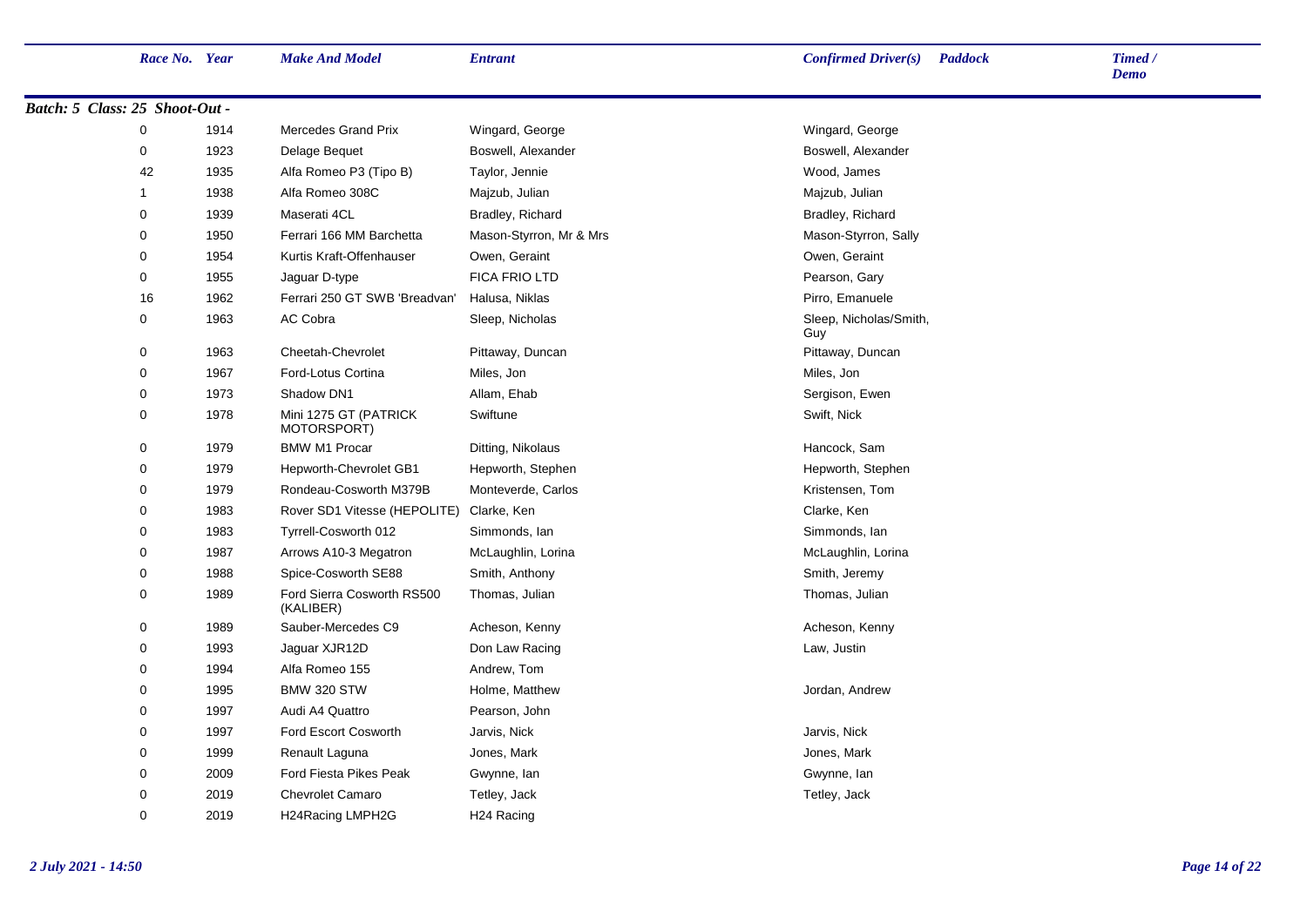| Race No. Year |      | <b>Make And Model</b>        | <b>Entrant</b>             | <b>Paddock</b><br>Confirmed Driver(s) | Timed /<br><b>Demo</b> |
|---------------|------|------------------------------|----------------------------|---------------------------------------|------------------------|
| $\Omega$      | 2020 | Ford Mustang Mach-E 1400     | Ford Motor Company Ltd     | Westbrook, Richard                    |                        |
| 0             | 2020 | Subaru Impreza WRX           | Subaru USA                 | Pastrana, Travis                      |                        |
| 0             | 2020 | <b>Toyota Corolla BTCC</b>   | Speedworks Motorsport      | Smelt, Sam                            |                        |
| 0             | 2021 | Ford Mustang Mach-E GT       | Ford Motor Company Ltd     | Westbrook, Richard                    |                        |
| $\mathbf 0$   | 2021 | McLaren 720S GT3X            | McLaren Automotive Ltd     | Bell, Rob                             |                        |
| 0             | 2021 | Porsche 911 GT3 Cup (992)    | Porsche Cars GB            | King, Harry                           |                        |
| 0             | 2021 | Rolls-Royce Black Badge Dawn | Rolls-Royce Motor Cars Ltd |                                       |                        |
| 0             | 2021 | SCG 007 LMH                  | Glickenhaus, James         | Dumas, Romain                         |                        |
| 0             | 2021 | Tatuus-Alfa Romeo F3 T-318   | W Series                   | Chadwick, Jamie                       |                        |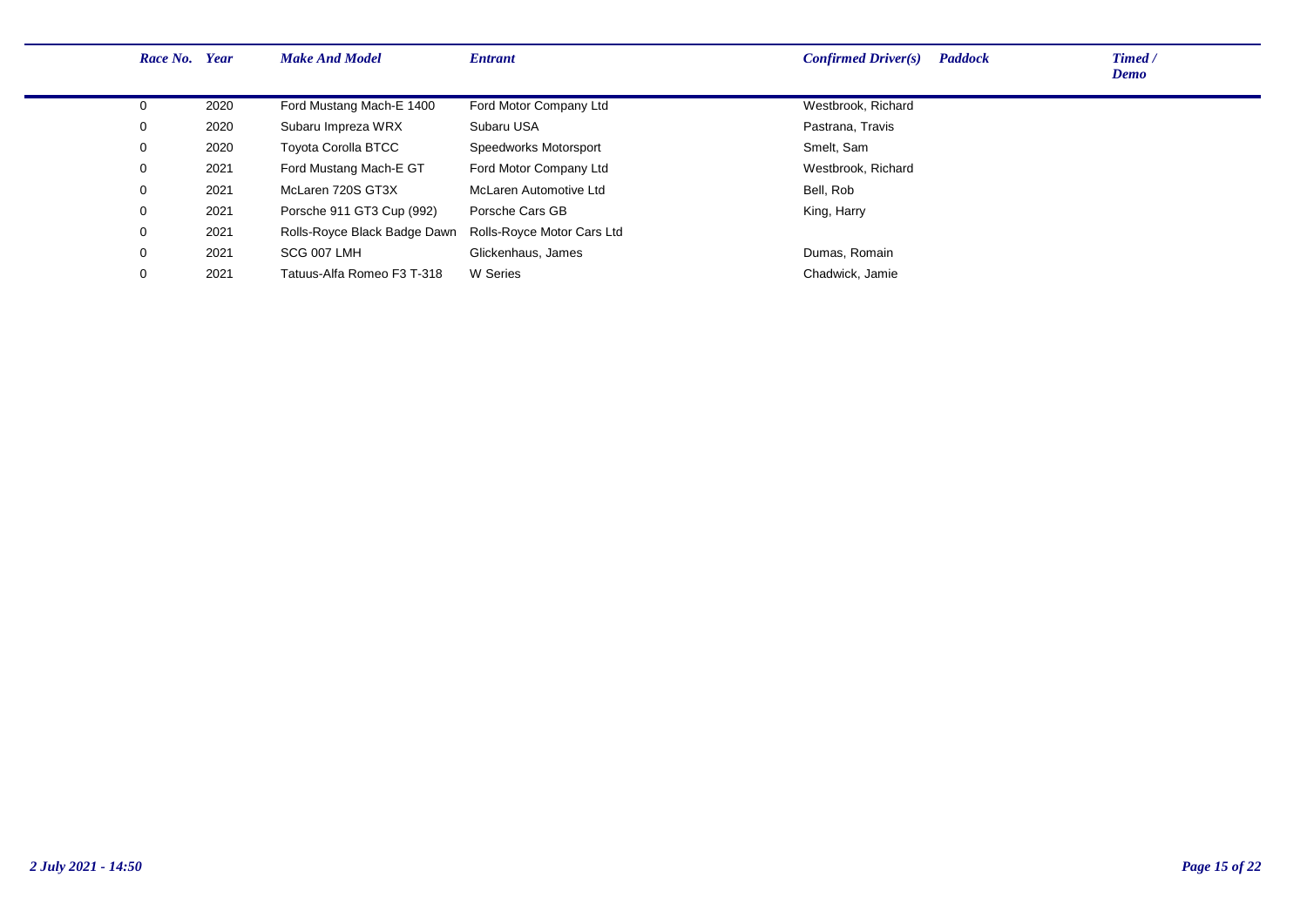| Race No. Year |      | <b>Make And Model</b>                              | <b>Entrant</b>    | <b>Confirmed Driver(s)</b><br><b>Paddock</b> | Timed /<br><b>Demo</b> |
|---------------|------|----------------------------------------------------|-------------------|----------------------------------------------|------------------------|
|               |      | Batch: 7 Class: 40 FRS - Birth of Stage Rallying - |                   |                                              |                        |
| 60            | 1980 | Toyota RA40                                        | Mellors, Ben      | Lee, Alex/Mellors, Ben                       | Timed                  |
| 68            | 1981 | Audi Quattro Grp4                                  | Trayner, Andy     | Clarke, Tim/Trayner,<br>Andy                 |                        |
| 70            | 1981 | VW Rhelia Golf Gti                                 | Vardy, David      | Clarke, George/Vardy,<br>David               |                        |
| 62            | 1979 | Saab 99 Turbo                                      | Connelly, Richard | Connelly,<br>Richard/Maynard, Terry          | Demo                   |
| 61            | 1979 | Sunbeam Talbot Lotus                               | Mather, Kim       | Mather, Kim/Mather,<br>Yvonne                |                        |
| 63            | 1976 | Triumph TR7 V8                                     | North, Richard    | Gillingham, Roy/North,<br>Richard            | Timed                  |
| 64            | 1975 | Porsche 911 3.0 RS                                 | Falvey, Conor     | Falvey, Conor/O'Brien,<br>James              |                        |
| 75            | 1981 | Ford Escort Mk2 RS1800                             | Watkins, Alan     | Squires,<br>Philip/Watkins, Alan             |                        |
| 66            | 1971 | Ford Escort RS1600                                 | Watkins, David    | Hodgson,<br>Brian/Watkins, David             |                        |
| 76            | 1972 | Alpine A110 Berlinette                             | Ward, Steve       | Ward, Steve                                  | Demo                   |
| 72            | 1977 | Ford Escort Mk2 RS1800                             | Brown, David      | Brown, David/Oldfield,<br>David              |                        |
| 77            | 1969 | <b>Austin Maxi</b>                                 | Burrell, Bronwyn  | Burrell, Bronwyn                             |                        |
| 73            | 1978 | Fiat 131 Abarth                                    | Rimmer, Stephen   | Rimmer,<br>James/Rimmer,<br>Stephen          |                        |
| 67            | 1975 | Fiat 131 Mirafiori Sport                           | Fairman, Matt     | Almond, Jeremy/Yates,<br>Neil                |                        |
| 71            | 1974 | Fiat 124 Abarth                                    | Wood, Mick        | Wood, Mick/Wood,<br>Jono                     |                        |
| 65            | 1970 | Lancia Fulvia Coupe 1.3S                           | Graham, Steve     | Graham.<br>Steve/Graham, Tony                |                        |
| 74            | 1975 | Ford Escort Mk2 RS1800                             | Tejpar, Aziz      | Davies, Huw/Tejpar,<br>Aziz                  | Demo                   |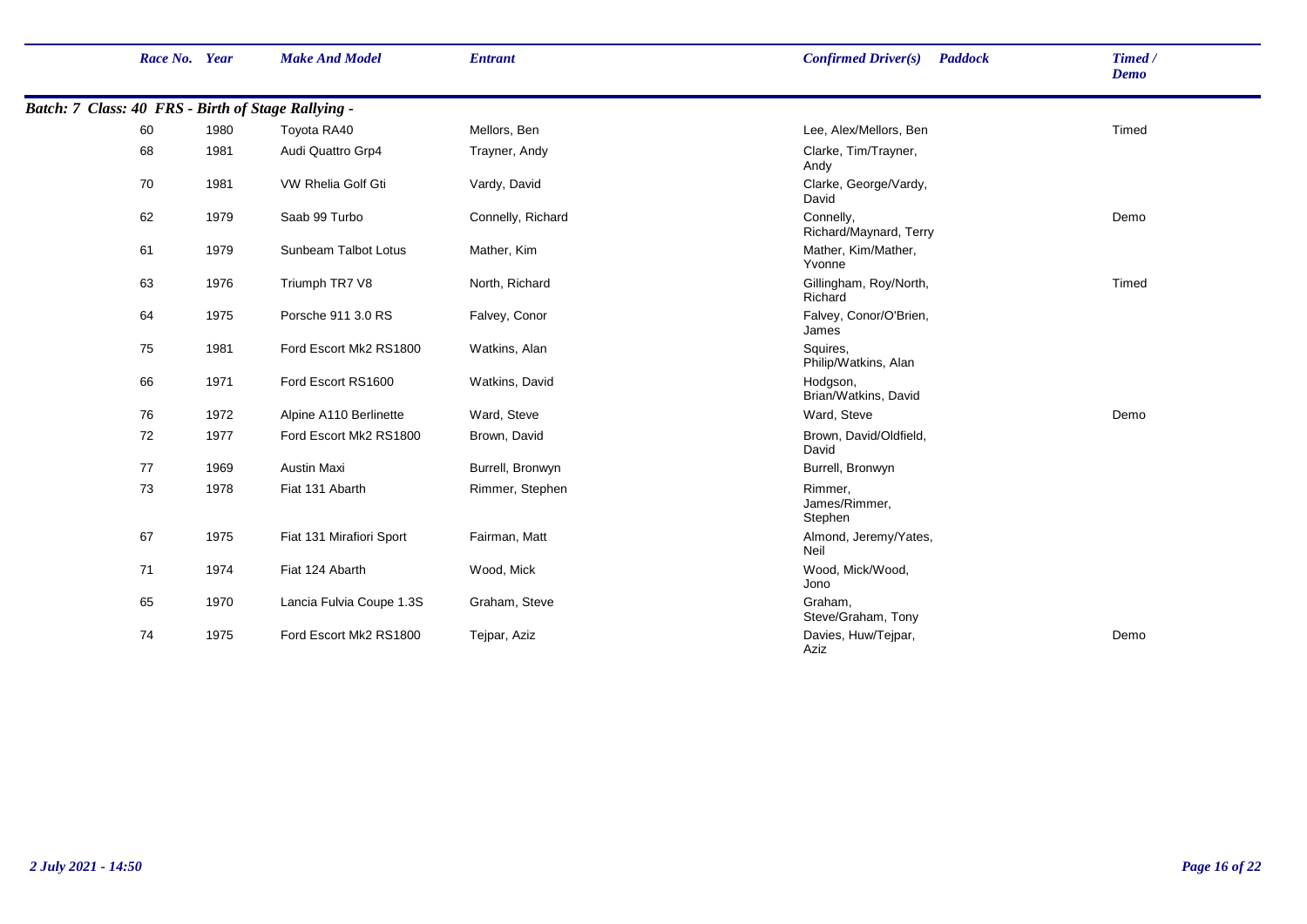| Race No. Year                                 |      | <b>Make And Model</b>              | <b>Entrant</b>     | <b>Paddock</b><br>Confirmed Driver(s)       | Timed /<br>Demo |
|-----------------------------------------------|------|------------------------------------|--------------------|---------------------------------------------|-----------------|
| Batch: 7 Class: 41 FRS - Legends of Group B - |      |                                    |                    |                                             |                 |
| 58                                            | 1986 | Peugeot 504 Pick-Up Group B<br>Evo | Weston, Allan      | Keeler, Adam/Weston,<br>Allan               |                 |
| 57                                            | 1986 | MG Metro 6R4                       | Saunders, John     | Hart, Tony/Saunders,<br>John                | Timed           |
| 55                                            | 1986 | MG Metro 6R4                       | Larbey, Stuart     | Larbey, Stuart/Larbey,<br>Simon             | Timed           |
| 52                                            | 1986 | MG Metro 6R4                       | Overington, Martin | Overington,<br>Martin/Spencer, Robert       | Timed           |
| 53                                            | 1984 | Lancia 037 Evo 2                   | Whitehouse, Robert | Whitehouse.<br>Robert/Whitehouse,<br>Astrid | Demo            |
| 59                                            | 1984 | Nissan 240RS                       | Walker, Anthony    | Anderton, Neil/Walker,<br>Anthony           |                 |
| 54                                            | 1983 | Lada VFTS                          | Bendle, Tim        | Bendle, Tim                                 |                 |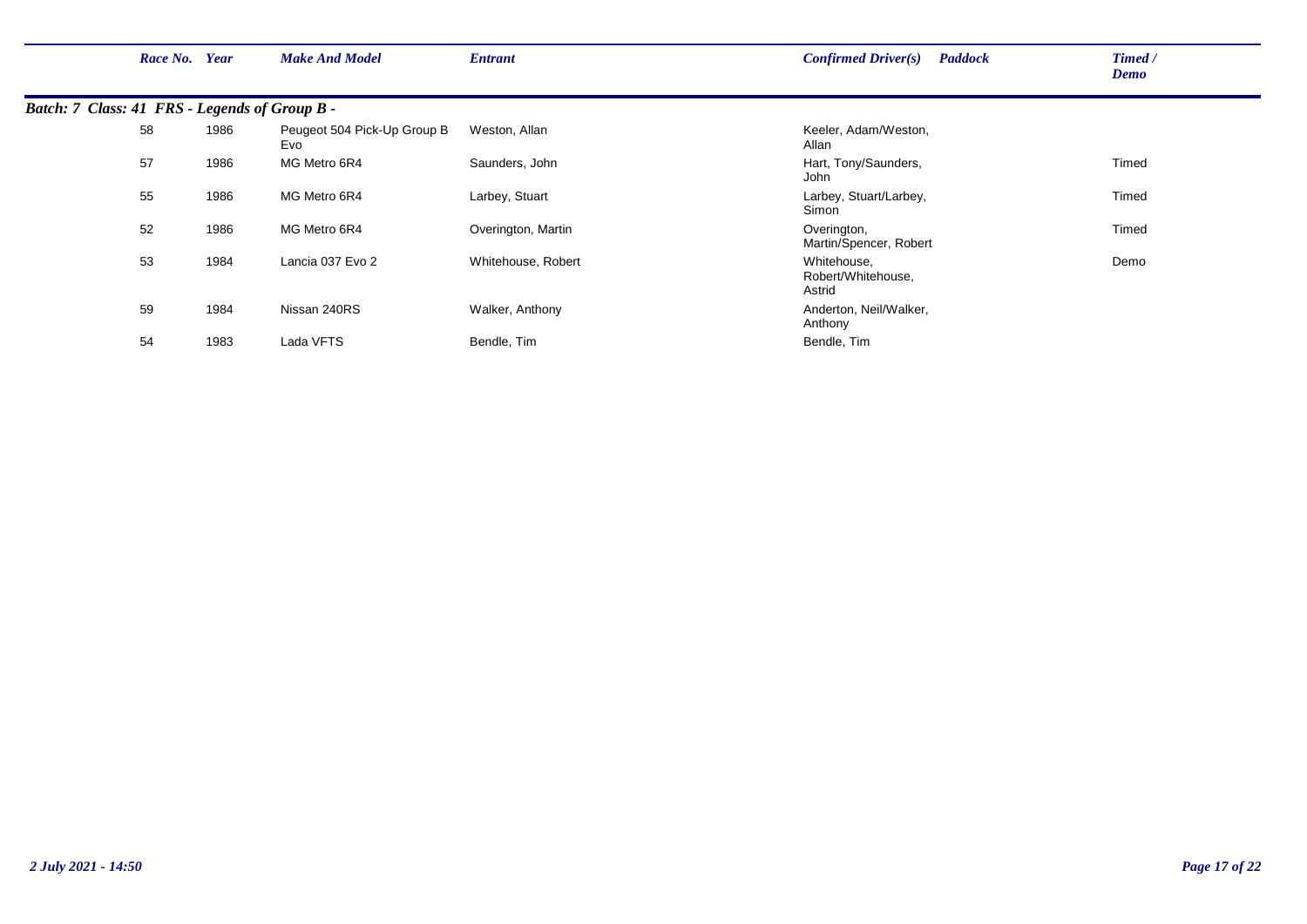|                                                          | Race No. Year |      | <b>Make And Model</b>                     | <b>Entrant</b>          | Confirmed Driver(s)<br><b>Paddock</b>                    | Timed /<br><b>Demo</b> |
|----------------------------------------------------------|---------------|------|-------------------------------------------|-------------------------|----------------------------------------------------------|------------------------|
| <b>Batch: 7 Class: 42 FRS - Giants of Modern Rally -</b> |               |      |                                           |                         |                                                          |                        |
|                                                          | 30            | 1996 | Subaru Impreza GpN                        | Daykin, Christopher     | Daykin, Christopher                                      |                        |
|                                                          | 47            | 1997 | Land Rover Wolf XD                        | Armed Forces Rally Team | Connolly, Barry                                          |                        |
|                                                          | 32            | 1997 | Land Rover Wolf XD                        | Armed Forces Rally Team | Connolly, Barry                                          |                        |
|                                                          | 42            | 1997 | Land Rover Wolf XD                        | Armed Forces Rally Team | Connolly, Barry                                          |                        |
|                                                          | 0             | 2003 | MG ZR                                     | Bendle, Mark            |                                                          |                        |
|                                                          | 14            | 1999 | Hyundai Coupe                             | Middleton, Graham       | Middleton, Graham                                        | Timed                  |
|                                                          | 16            | 2009 | Subaru Impreza                            | Taunt, Shelly           | Murphy, Julie/Taunt,<br>Shelly                           | Timed                  |
|                                                          | 17            | 2002 | Skoda Octavia WRC                         | Rockingham, Steve       | Rockingham, Steve                                        | Demo                   |
|                                                          | 18            | 2002 | Proton Pert                               | Lay, John               | Lay, John/Lay, Gareth                                    |                        |
|                                                          | 20            | 2008 | Ford Fiesta R2                            | Paveley, Jade           | Leach, Ross/McKillop<br>Davison,<br>Hannah/Paveley, Jade | Timed                  |
|                                                          | 21            | 2001 | Ford Focus WRC                            | Wright, David           | Wilkinson,<br>Michael/Wright, David                      |                        |
|                                                          | 27            | 1996 | Mitsubishi Lancer Evo III                 | Paveley, Dave           | Paveley,<br>Dave/Paveley, Max                            | Timed                  |
|                                                          | 25            | 1985 | Vauxhall Astra GTE                        | Foster, Jack            | Foster, Jack/Foster,<br>Tim                              |                        |
|                                                          | 33            | 1996 | Mitsubishi EVO IV                         | Chamberlain, Steve      | Chamberlain, Stephen                                     |                        |
|                                                          | 35            | 1984 | Rover SD1 Vitesse                         | Keeler, Adam            | Keeler, Adam/Ward,<br>Mick                               | Demo                   |
|                                                          | 36            | 1987 | Peugeot 309 Gti                           | Pierce, Brynmor         | Corry, Will/Pierce,<br><b>Brynmor</b>                    | Timed                  |
|                                                          | 38            | 1985 | Mercedes 190E 2.3 16V                     | Magson, Steve           | Atkinson,<br>Geoff/Magson,<br>Steve/Smith, Peter         |                        |
|                                                          | 15            | 2000 | Subaru Impreza WRC                        | Duckworth, Roger        | Duckworth, Roger                                         | Timed                  |
|                                                          | 37            | 1991 | Subaru Legacy GpA                         | Rimmer, Mike            | Day, Nick/Rimmer, Mike                                   |                        |
|                                                          | 26            | 1992 | Subaru Legacy GpA                         | Spurrell, Martyn        | Dolphin, Terry/Spurrell,<br>Martyn                       | Demo                   |
|                                                          | 24            | 1992 | Toyota Celica GT4                         | Marsden, Adam           | Marsden,<br>Paul/Marsden, Lyn                            |                        |
|                                                          | 44            | 1987 | Audi 200 Quattro (Replica)                | Marsden, Adam           | Marsden, Adam                                            |                        |
|                                                          | 49            | 1989 | Opel Calibre 4x4 Turbo                    | Kedward, David          | Kedward,<br>David/Kedward, Paula                         | Timed                  |
|                                                          | 29            | 1992 | Toyota Celica GT-FOUR ST185 Toyota Europe |                         | Le Coadou,<br>Gary/Paynter, Bill                         |                        |
|                                                          | 45            | 1999 | Ford Escort Cosworth WRC                  | Taylor, Darrell         | Taylor, Darrell                                          | Demo                   |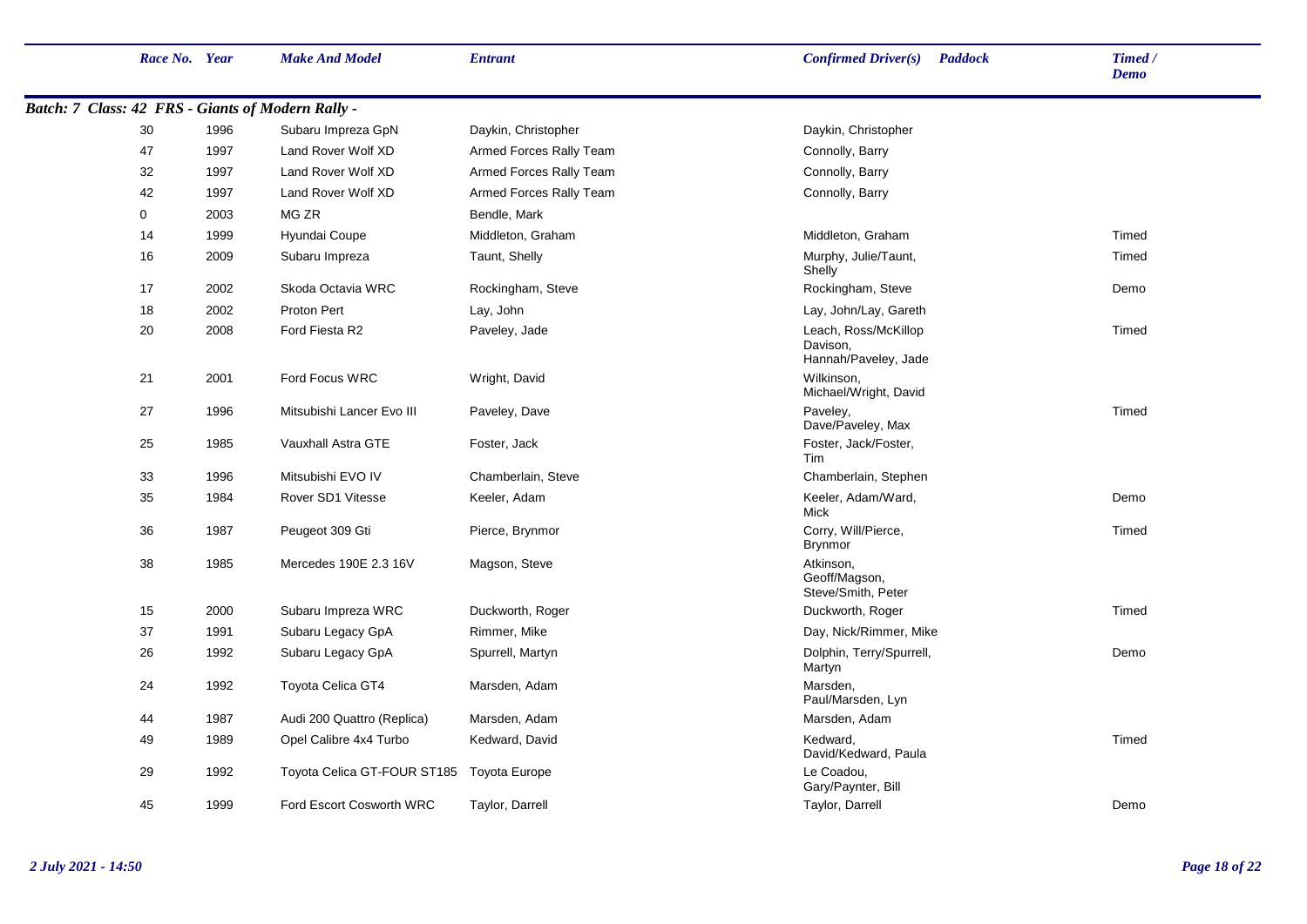| Race No. Year                            |      | <b>Make And Model</b>                              | <b>Entrant</b>        | Confirmed Driver(s)<br><b>Paddock</b>                        | Timed /<br><b>Demo</b> |
|------------------------------------------|------|----------------------------------------------------|-----------------------|--------------------------------------------------------------|------------------------|
| 43                                       | 1995 | Ford Escort WRC                                    | Zander, Lars          | Mueller.<br>Michelle/Zander, Lars                            |                        |
| 46                                       | 1983 | Ford Escort G3 Gartrac                             | Kirkham, Neil         | Kirkham, Neil/Kirkham,<br>Gareth                             | Demo                   |
| 23                                       | 1997 | Subaru Impreza WRC97                               | Girardo, Max          | Girardo, Max/Willis,<br><b>Marcus</b>                        | Demo                   |
| 39                                       | 1998 | Subaru Impreza WRC                                 | Le Blanc, Karsten     | Le Blanc, Karsten                                            | Timed                  |
| 12                                       | 1991 | Subaru Legacy RS                                   | Rimmer, James         | Rimmer, Mike                                                 |                        |
| 28                                       | 1992 | Nissan Sunny F2                                    | Rimmer, Stephen       |                                                              |                        |
| 19                                       | 2006 | Mitsubishi Lancer Evo IX                           | Champion, Ryan        | Champion,<br>Ryan/Champion,<br>Jemma                         |                        |
| 22                                       | 2008 | Mitsubishi EVO X                                   | Lepley, George        | Lepley, George                                               | Timed                  |
| 40                                       | 1989 | Opel Corsa Gsi                                     | Lepley, Jason         | Lepley, Jason                                                | Demo                   |
| 11                                       | 2000 | Toyota Corolla S2000                               | Bendle, Tim           | Bendle, Tim                                                  |                        |
|                                          |      | Batch: 7 Class: 43 FRS - Contemporary Rally Cars - |                       |                                                              |                        |
| 0                                        | 2017 | Ford Fiesta R5                                     | Wells, Richard        |                                                              |                        |
| 8                                        | 2018 | Dacia Duster                                       | <b>Future Terrain</b> | Hilton, Paul                                                 |                        |
| 9                                        | 2018 | Dacia Duster                                       | <b>Future Terrain</b> | White, Grant                                                 |                        |
| 6                                        | 2019 | Proton Iriz R5                                     | Tejpar, Nabila        | Tejpar, Nabila                                               | Timed                  |
| 3                                        | 2020 | Proton IRIZ R5                                     | Mellors, Oliver       | Freeman, Max/Mellors,<br>Oliver                              | Timed                  |
| 4                                        | 2020 | Ford Fiesta Rally 2                                | Williams, Tom         | Ascalone,<br>Georgia/Williams, Tom                           |                        |
| $\overline{7}$                           | 2014 | Peugeot 208 T16 R5                                 | Furber, Kevin         | Furber,<br>Kevin/Meddlicot, Andy                             | Timed                  |
| 5                                        | 2013 | Skoda Fabia S2000                                  | McCormack, Martin     | McCormack,<br>Caroline/McCormack,<br>Martin/Mitchell, Barney |                        |
| Batch: 7 Class: 44 FRS - Hannu Mikkola - |      |                                                    |                       |                                                              |                        |
| 0                                        | 1967 | Ford Escort Mk1                                    | The Sun               | Gill, Rob                                                    | Demo                   |
| 0                                        | 1970 | Ford Escort Mk1 Twin Cam                           | Ward, Steve           | Ward, Steve                                                  | Timed                  |
| 0                                        | 1975 | Fiat 124 Abarth                                    | Wood, Mick            | Static Display,                                              |                        |
| 0                                        | 1983 | Audi Quattro Group 4 (Replica)                     | Marsden, Adam         | Marsden, Adam                                                |                        |
| 0                                        | 1987 | Audi 200 Quattro Safari                            | Audi Tradition        |                                                              |                        |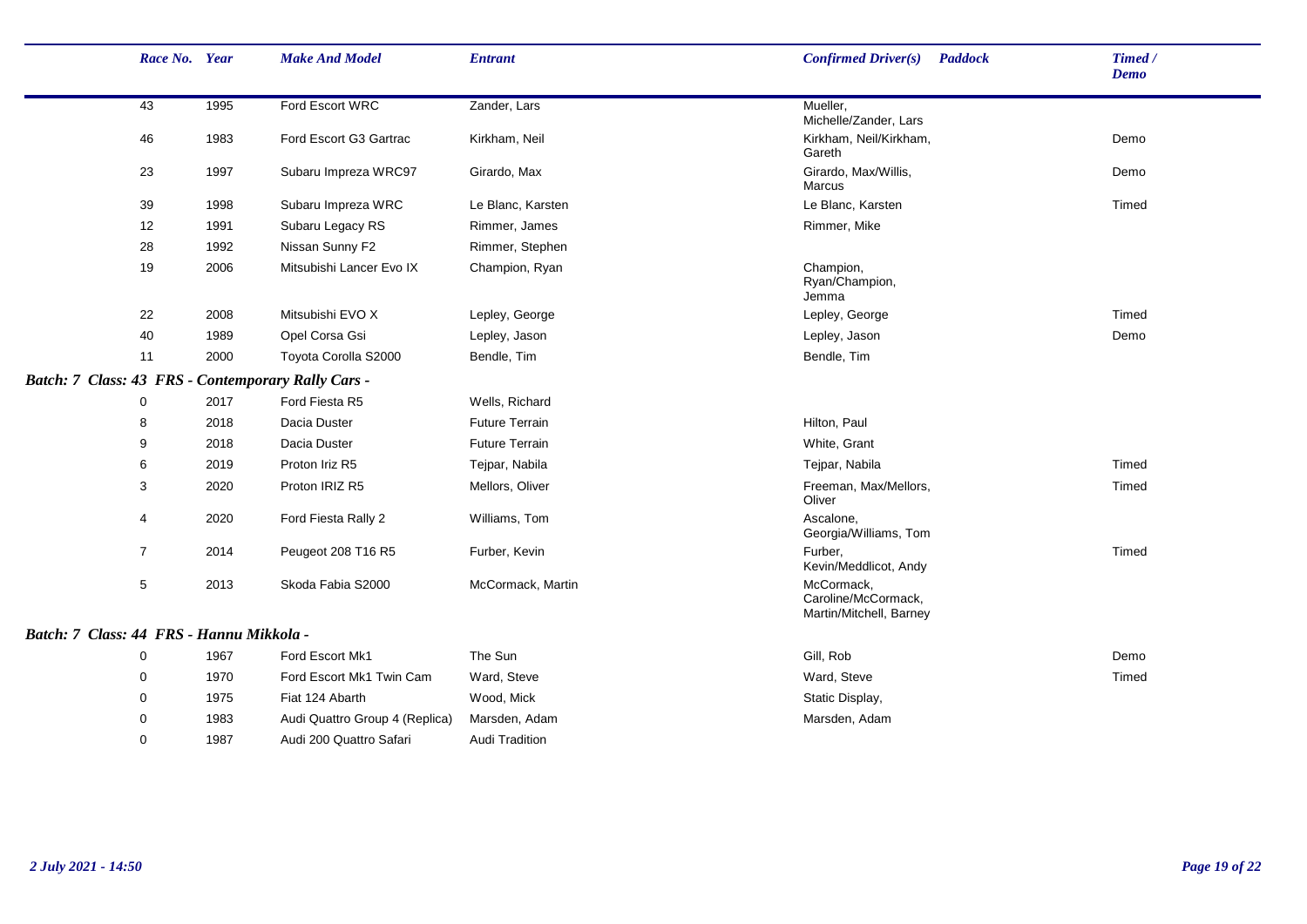| Batch: 8 Class: 50 ORA - Safari Championship - |      |                                            |                     |                                         |
|------------------------------------------------|------|--------------------------------------------|---------------------|-----------------------------------------|
|                                                | 1995 | Land Rover Defender                        | Myers, Paul         |                                         |
| 3                                              | 2005 | <b>GSR EVO</b>                             | Cox. Aston & Martin | Cox, Aston/Cox, Martin                  |
| 4                                              | 2005 | Land Rover Defender 110 TD5                | Sargeant, Andrew    | Sargeant, Andrew                        |
| 5                                              | 2006 | Landrover Defender Tornado 100 Myers, Paul |                     | Myers, Paul                             |
| 6                                              | 2007 | Mattserati                                 | Mitchell, Stephen   | Mitchell, Stephen                       |
| 7                                              | 2008 | Fouquet Buggy                              | Copsey, Richard     | Copsey, Richard                         |
| 8                                              | 2012 | Milner R5                                  | Degiulio, Andy      | Degiulio, Andy                          |
| 9                                              | 2013 | Buxton 4x4 Rivet                           | Gould, Martin       | Gould, Martin                           |
| 10                                             | 2013 | Milner LRM-1                               | Cooke, Ryan         | Cooke, Ryan<br>Christopher              |
| 11                                             | 2014 | Fouquet Buggy                              | Marfell, Adrian     | Marfell, Adrian                         |
| 12                                             | 2014 | Lofthouse LS3                              | Jacques, Mark       | Jacques, Mark                           |
| 14                                             | 2015 | KRS Metro 6R4                              | Bowers, Gary        | Bowers, Gary                            |
| 15                                             | 2015 | RM Offroad Dirtstar 4x4                    | Mann, Richard       | Mann, Richard                           |
| 17                                             | 2016 | Lofthouse Freelander                       | Bool, Rob           | Bool, Rob                               |
| 16                                             | 2016 | Lofthouse Freelander                       | Birchall, Justin    | Birchall, Justin                        |
| $\overline{2}$                                 | 2016 | Lofthouse Motorsport EVO                   | Gould, Colin        | Gould, Colin                            |
| 18                                             | 2016 | Mattserati R.E.D. Honda                    | Roper, Warren       | Roper, Warren                           |
| 19                                             | 2016 | <b>Warrior Rivet</b>                       | Clarkson, Robin     | Clarkson,<br>Robin/Clarkson,<br>Rebecca |
| 20                                             | 2019 | Can Am Maverick X3 XRS                     | Parpottas, Alex     | Parpottas, Alex                         |
| 21                                             | 2021 | GSR RP-V8                                  | Adams, Simon        | Adams, Simon                            |
| 22                                             | 2021 | Polaris XP Pro                             | Farmer, Brian       | Farmer, Brian                           |

*Demo*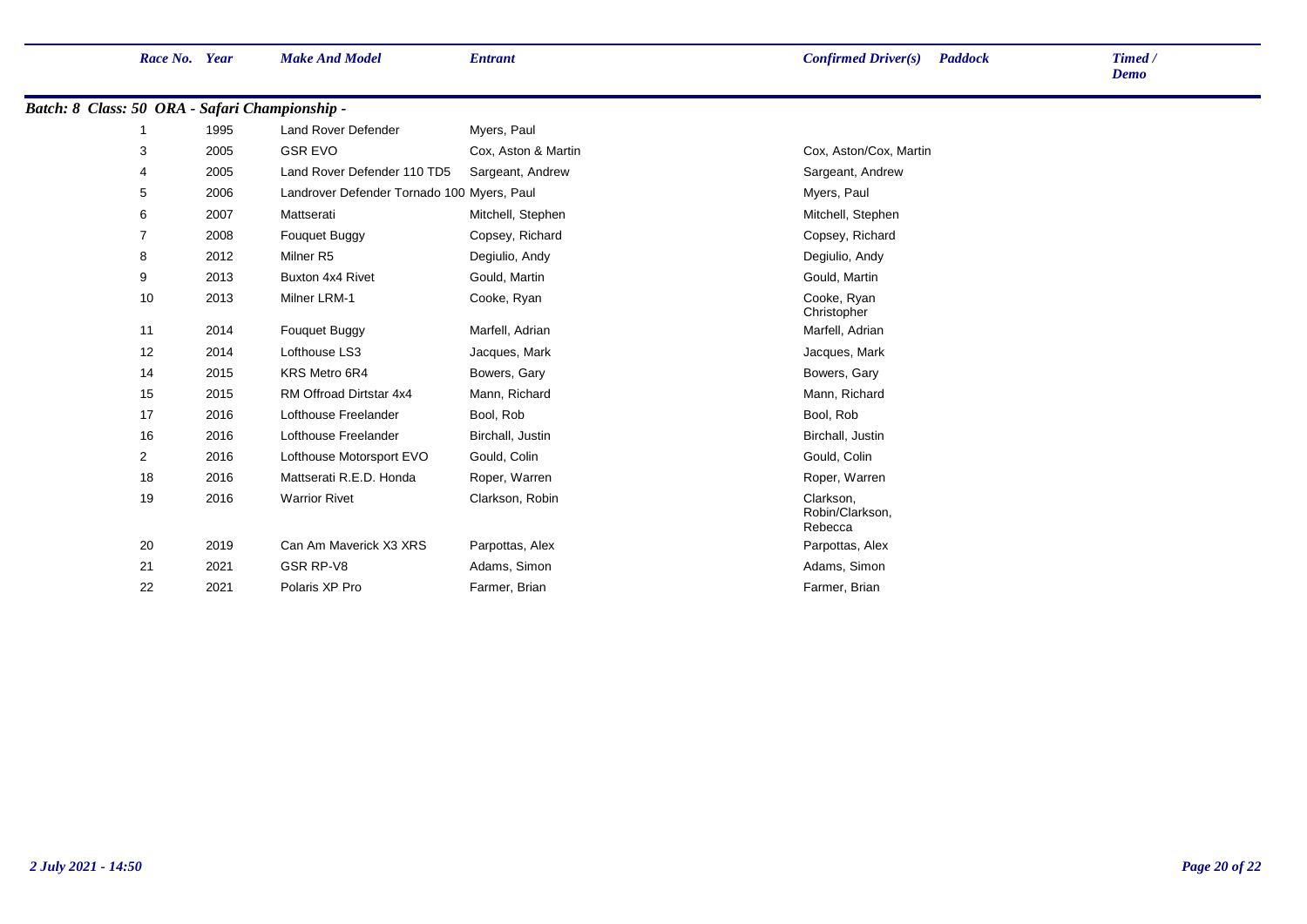|                                     | Race No. Year |      | <b>Make And Model</b>                                                                     | <b>Entrant</b>                                             | <b>Confirmed Driver(s)</b> | <b>Paddock</b> | Timed /<br><b>Demo</b> |
|-------------------------------------|---------------|------|-------------------------------------------------------------------------------------------|------------------------------------------------------------|----------------------------|----------------|------------------------|
| Batch: 8 Class: 51 ORA - Ultra4 -   |               |      |                                                                                           |                                                            |                            |                |                        |
|                                     | 25            | 1998 | McRae Enduro Evo                                                                          | Sincock, Charles                                           | Sincock, Charles           |                |                        |
|                                     | 27            | 2011 | Gigglepin Defender                                                                        | Marsden, Jim                                               | Marsden, Jim               |                |                        |
|                                     | 26            | 2011 | Land Rover Discovery                                                                      | Bowler, Chris                                              | Bowler, Chris              |                |                        |
|                                     | 28            | 2012 | <b>JS Customs Patrol Buggy</b>                                                            | Roderick, Daniel                                           | Roderick, Daniel           |                |                        |
|                                     | 29            | 2015 | O.R.A. Eurofighter                                                                        | Glasper, Paul                                              | Glasper, Paul              |                |                        |
|                                     | 30            | 2017 | O.R.A. Offender                                                                           | Dean, Mark                                                 | Dean, Mark                 |                |                        |
|                                     | 31            | 2018 | Can Am XR XRS Turbo                                                                       | Parpottas, Alex                                            | Parpottas, Philon          |                |                        |
|                                     | 32            | 2021 | AT Racing Blackbird BB2                                                                   | Ayre, James                                                | Ayre, James                |                |                        |
|                                     | 33            | 2021 | O.R.A. Eurofighter                                                                        | Shirley, Levi                                              | Shirley, Levi              |                |                        |
|                                     | 34            | 2021 | O.R.A. Eurofighter IFS 2.0                                                                | Butler, Rob                                                | Butler, Rob                |                |                        |
|                                     | 35            | 2021 | Polaris RZR XPO                                                                           | <b>Future Terrain</b>                                      | White, Grant               |                |                        |
|                                     | 36            | 2021 | TwoTwo Racing 106" Defender                                                               | Jenkins, Ryan                                              | Jenkins, Ryan              |                |                        |
|                                     |               |      | Batch: 9 Class: 60 Bon Anniversaire, Mon Amilcar - A Century Of The Definitive Cyclecar - |                                                            |                            |                |                        |
|                                     | 0             | 1921 | Amilcar CC                                                                                | Cawte, Martin                                              |                            | <b>CARTIER</b> |                        |
|                                     | 0             | 1923 | Amilcar CGS                                                                               | Schorsch, Nicholas                                         |                            | CARTIER        |                        |
|                                     | 0             | 1925 | <b>Amilcar CGS</b>                                                                        | Rippon, Allan                                              |                            | <b>CARTIER</b> |                        |
|                                     | $\mathbf{0}$  | 1926 | Amilcar CGS Italiana                                                                      | Goodman, Somon                                             |                            | CARTIER        |                        |
|                                     | 0             | 1926 | Amilcar CGS3                                                                              | Foy, John                                                  |                            | <b>CARTIER</b> |                        |
|                                     | $\Omega$      | 1928 | Amilcar CGSS                                                                              | Martin, Rod                                                |                            | <b>CARTIER</b> |                        |
| Batch: 9 Class: 61 Spanish Swagger; |               |      |                                                                                           | Swiss Sobriety - The Cosmopolitan Style of Hispano-Suiza - |                            |                |                        |
|                                     | $\mathbf 0$   | 1924 | Hispano-Suiza H6 B Ansart &<br>Telsselre                                                  | Scaldwell, Annie                                           |                            | <b>CARTIER</b> |                        |
|                                     | 0             | 1926 | Hispano-Suiza H6B Galle Dubos Hüni, Lukas<br><b>Twin Cockpit Boattail</b>                 |                                                            |                            | <b>CARTIER</b> |                        |
|                                     | $\mathbf 0$   | 1926 | Hispano-Suiza H6B Park Ward<br>Saloon                                                     | Biddulph, Richard                                          |                            |                |                        |
|                                     | 0             | 1929 | Hispano-Suiza H6 B Bligh Twin<br><b>Cockpit Tourer</b>                                    | Newson, Marc                                               |                            | <b>CARTIER</b> |                        |
|                                     | $\mathbf 0$   | 1934 | Hispano-Suiza K6 DHC                                                                      | Fisken, Gregor                                             |                            |                |                        |
|                                     |               |      | Batch: 9 Class: 62 From Start to Fin - Fifties Detroit Dreams -                           |                                                            |                            |                |                        |
|                                     | 0             | 1953 | <b>Buick Skylark Convertible</b>                                                          | Dreamcars                                                  |                            | <b>CARTIER</b> |                        |
|                                     | $\mathbf 0$   | 1953 | Cadillac Eldorado Convertible                                                             | Holman, Stewart                                            |                            | <b>CARTIER</b> |                        |
|                                     | 0             | 1953 | Oldsmobile Fiesta Convertible                                                             | Dreamcars                                                  |                            | <b>CARTIER</b> |                        |
|                                     | $\mathbf{0}$  | 1956 | <b>Continental MkII</b>                                                                   | Heeschen, Andreas                                          |                            | <b>CARTIER</b> |                        |
|                                     | $\mathbf 0$   | 1956 | Packard Caribbean Convertible                                                             | Dreamcars                                                  |                            | <b>CARTIER</b> |                        |